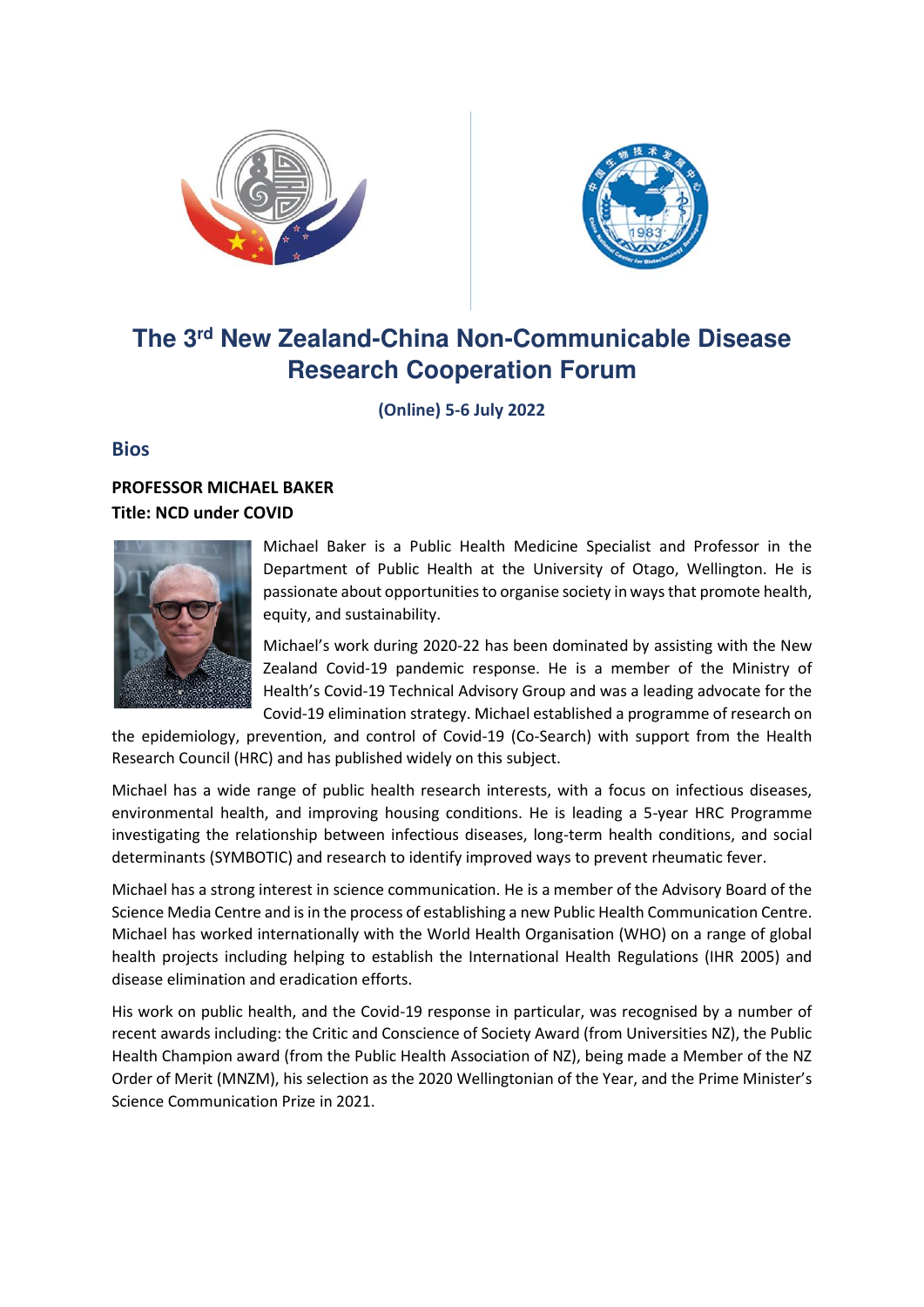### **PROFESSOR YU WANG Title: Prevention and Control of NCD under Covid**



Wang Yu, MD, PhD, is the president of Chinese Foundation for Hepatitis Prevention and Control. He was appointed as the expert consultant of Global Health Forum of Boao Forum for Asia (2020). He served as Director General of Chinese Center for Disease Control and Prevention for 13years (2004-2017).

In academic field, Dr. Wang Yu had long been dedicating to the research on hepatitis viruses and hepatology. He did research and clinical practice in People's Hospital, and became the director of the Institute of Hepatology,

Peking Medical University. Late he was appointed vice president of Peking Medical University, and then as deputy director of Health Science Center of Peking University. Then he transferred to the Ministry of Science and Technology as the deputy director of China National Center for Biotechnology Development (CNCBD), in charge of the project management of China biotechnology research and development.

Wang Yu participated the response against SARS outbreak, and led the national response to the emerging infectious diseases and public health emergencies, such as H1N1 Flu pandemic, Wenchuan post-earthquake disease prevention. He led and promoted national disease surveillance and reporting system, to initiative investigation and intervention of the areas with higher cancer prevalence. Internationally, he led and participated the response to the Ebola outbreak in West Africa and had actively involved in the initiative of the Africa CDC. Dr. Wang Yu was invited to join the CEO Roundtable on Cancer in 2016, and later serve as the president of Shanghai TuoXin Health Promotion Center which is a Shanghai based non-profit focused on the chronic disease prevention and education in workplace.

Dr. Wang is the Executive board of the Chinese Medical Association. Internationally, he had years of experience as adviser of Pandemic Influenza Preparedness and International Health Regulation (2005) in WHO. Now he serves as the member of the WHO Regional Commission for the Certification of Poliomyelitis Eradication in the Western Pacific.

In recent years, Dr. Wang Yu has published several research articles at the New England Journal of Medicine, the Lancet. He was awarded The Special Prize, First Prize of the State Scientific and Technological Progress Award.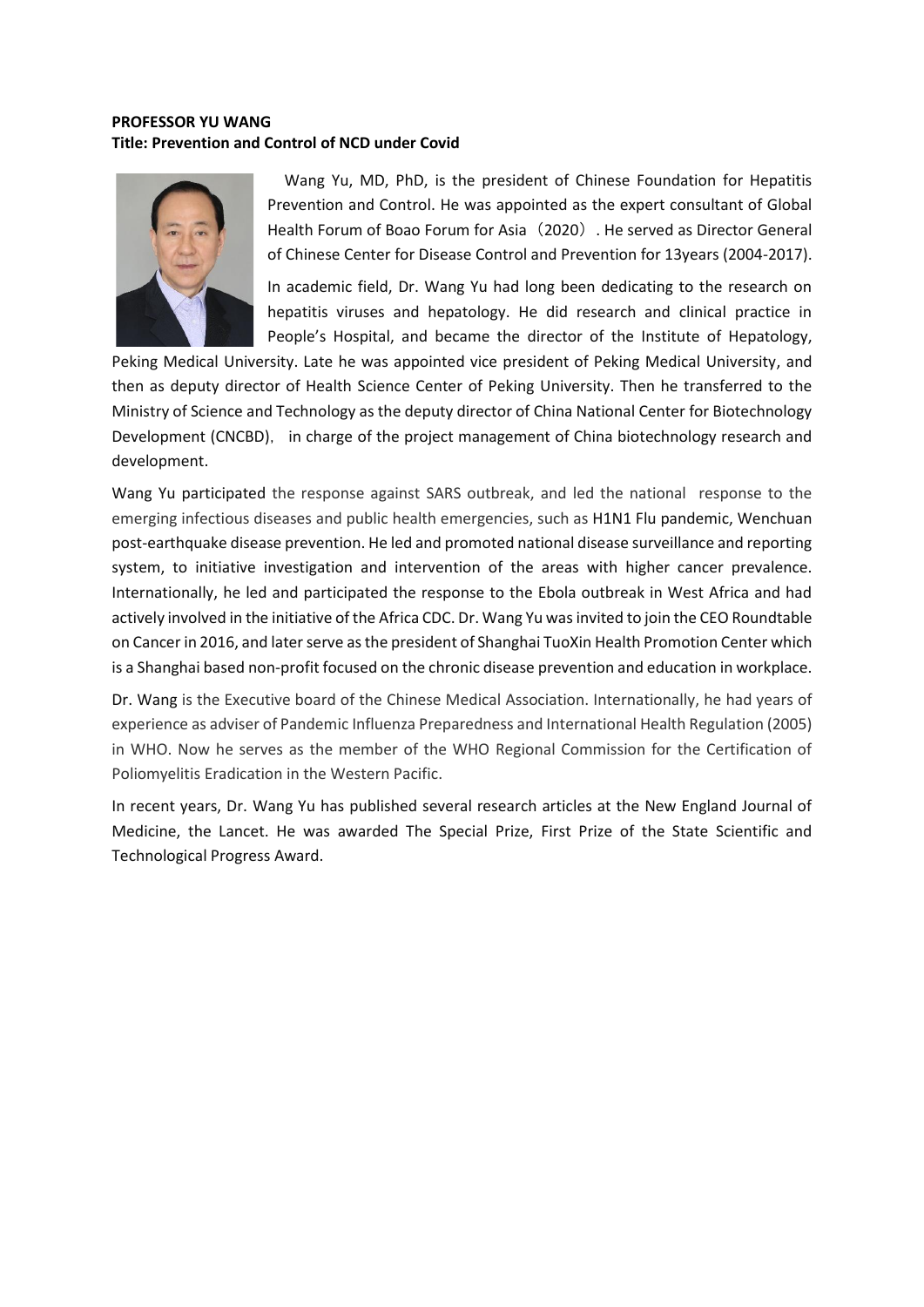# Room 1, A Better Start **Tuesday 5 July 2022**

Room 1, NZ speaker 1

### **PROFESSOR WAYNE CUTFIELD Title: A Better Start overview**



Dr Wayne Cutfield is Professor in Paediatric Endocrinology at the Liggins Institute, University of Auckland and practising paediatric endocrinologist at Starship Children's Hospital a national referral centre. He is currently Director of A Better Start National Science Challenge, one of 11 large scale government research initiatives that focuses on the health and well-being of children. Previously he was Director of the Liggins Institute, the University of Auckland's largest large scale research institutes with a focus on the developmental origins of health and disease.

He is a former President of the Asia Pacific Paediatric Endocrine Society.

He has published more than 280 peer reviewed manuscripts in leading journals that include the New England Journal of Medicine and the Lancet. He was featured in the perspectives section of the Lancet in 2015.

He is a clinical researcher who leads research teams currently addressing the role of the microbiome in determining weight gain, metabolism and well-being, and the early prevention of childhood obesity.

Room 1, CN speaker 1

### **PROFESSOR JIE MI Title: Health of Chinese children**



Professor in cardiovascular pediatric epidemiology, child & adolescent health care. The honorary director of Center for Non-communicable Disease Management, Beijing Children's Hospital, Capital Medical University, National Center for Children's Health.

Professor Mi received a MD degree in medicine from Harbin Medical University, and got a PhD in Epidemiology from Chinese Academy of Medical Sciences & Peking Union Medical College. She did post-doctoral training under guidance of

Professor David Barker, who was the founder of DOHaD, in Environmental Epidemiology Unit of Medical Research Council (MRC) in Southampton, UK during 1997-2000.

Professor Mi's research interest is fetal and childhood origins of adult chronic diseases. As a leading expert in studying childhood obesity, hypertension and bone mineral health in China, she has directed several large cohort studies tracking CVD risk factors beginning in childhood on lifelong health outcomes. She has made important contributions to prevent CVD risks in young people in China through developing national guidelines for prevention and treatment of obesity and hypertension in children and adolescents. She directed the development of the widely used Chinese age-sex-heightspecific blood pressure percentiles for classifying childhood hypertension in China, and also the latest development of body composition (adiposity, muscle, bone mineral density) reference standards for children aged 3 to 18 years. She has published 355 papers in peer-reviewed journals. She is serving on a number of national and international expert panels and review committees, and also on the editorial boards for more than ten peer-reviewed journals.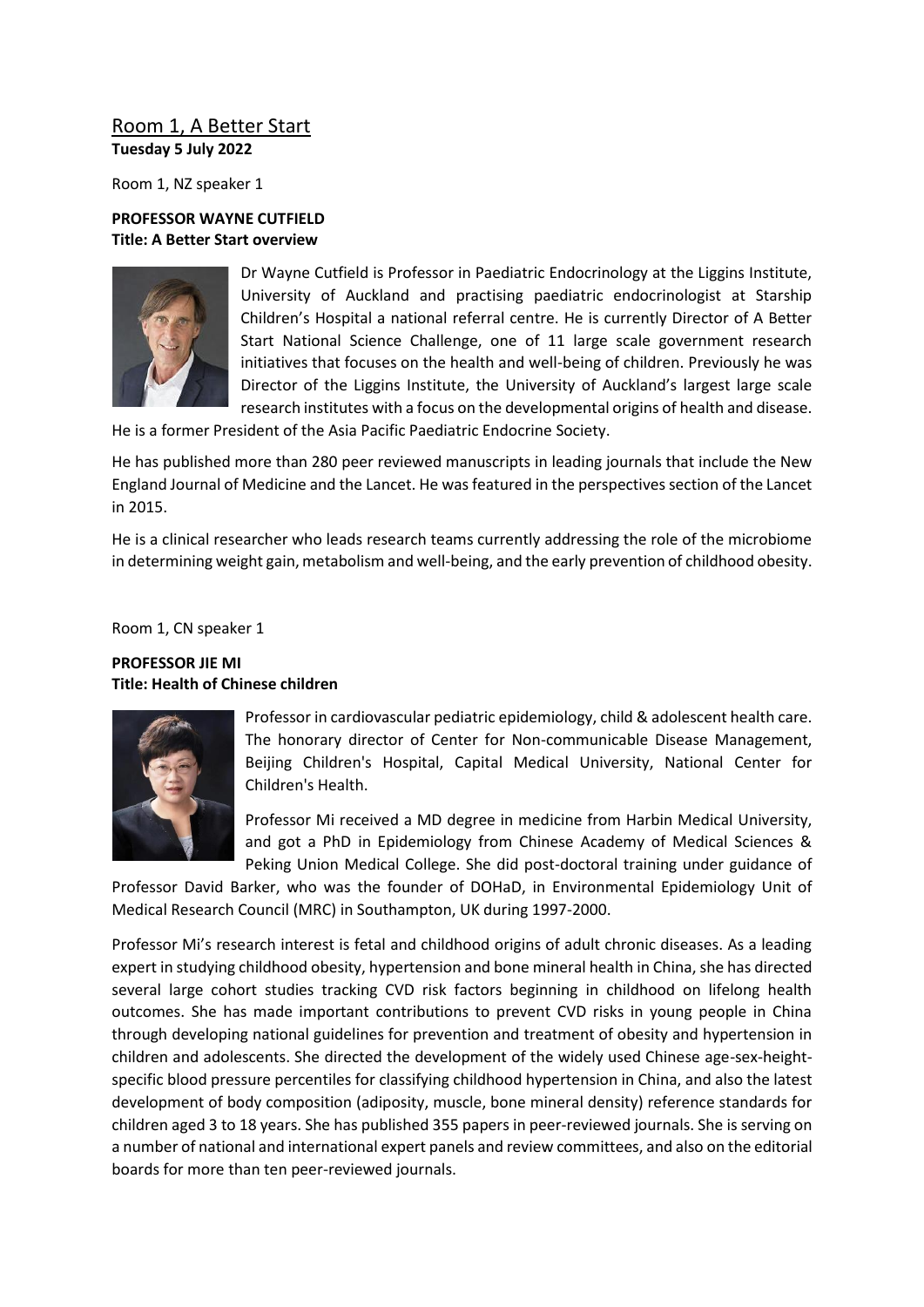Room 1, NZ speaker 2

## **PROFESSOR RACHAEL TAYLOR Title: Improving healthy weight in children: where to from here?**



Professor Rachael Taylor is Head of the Department of Medicine at the University of Otago, and Director of the Edgar Centre for Diabetes and Obesity Research. She holds one of the Leading Thinkers Chairs at Otago University, the Karitane Chair in Early Childhood Obesity and is leader of the Healthy Weight theme of E Tipu Rea (A Better Start) National Science Challenge. A nutritionist by training, Rachael is interested how diet, activity, sleep and sedentary time influence health and wellbeing throughout the life cycle but particularly during growth. She leads or co-

leads many large observational and interventional trials examining different approaches to improving health, including studies designed to improve the measurement of important lifestyle behaviours such as screen time, mechanistic studies aiming to determine how inadequate sleep increases the risk of weight gain, observational studies measuring nutritional health, and interventions aiming to improve sleep and wellbeing in pēpi and tamariki.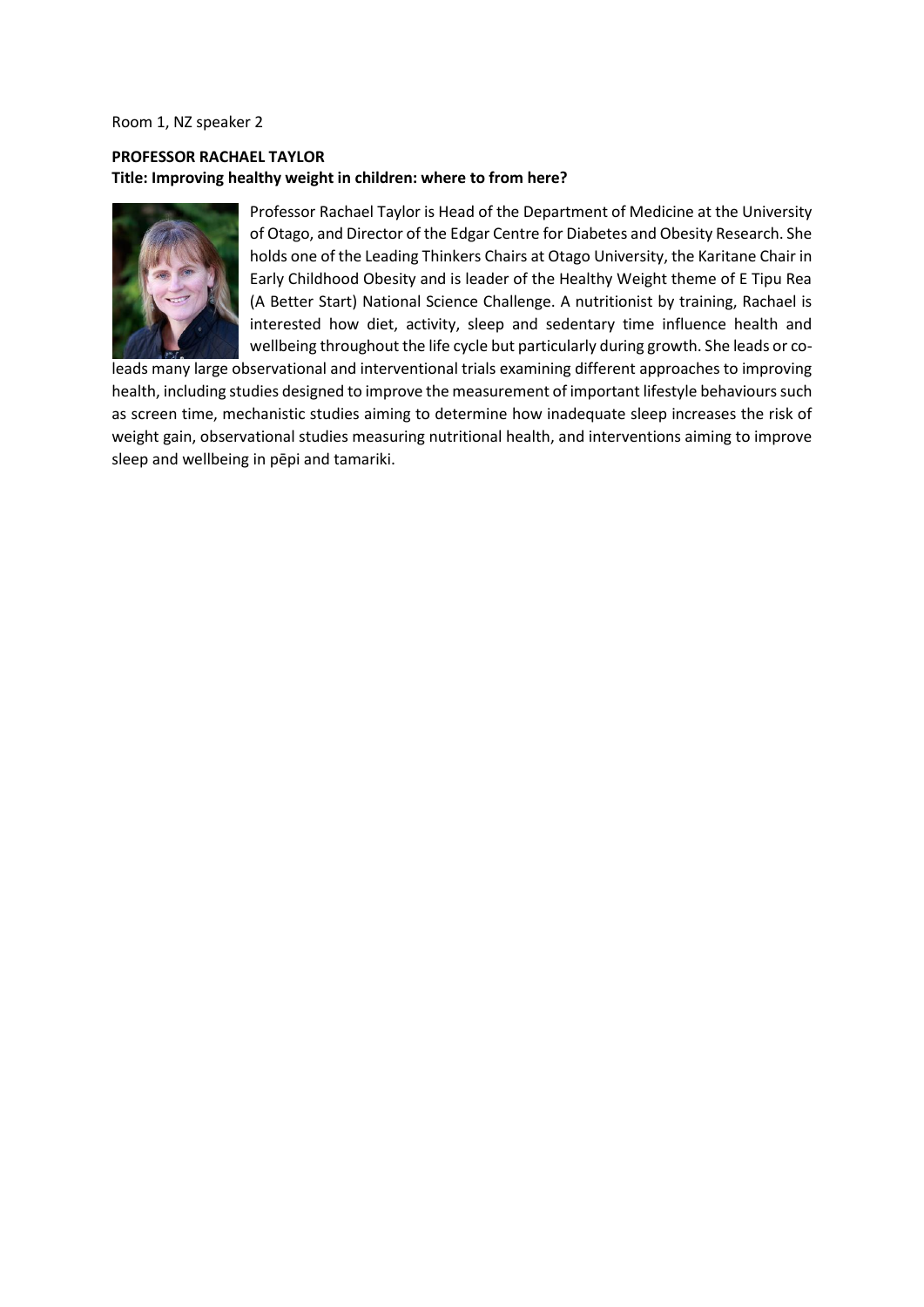Room 1, CN speaker 2

### **PROFESSOR JUN-FEN FU Title: Obesity and diabetes in children**



Professor Jun-fen Fu, female, born in 1968, chief Physician, doctor of medicine and vice president of Children's Hospital of Zhejiang University School of Medicine, second-level professor, doctoral supervisor and Qiushi Distinguished Physician of Zhejiang University, young and middle-aged expert who has made outstanding contributions to national health, is currently the secretary general of APPES (Asia Pacific Pediatric Endocrine Society), the vice president of National Clinical Research Center for Child Health and National Children's Regional Medical Center, the president of Endocrine Genetic Metabolism Group, Pediatric

Society of Chinese Medical Association, the vice president of Children's Disease and Health Society of China Maternal and Child Health Association (CMCHA), and the deputy head of Chinese Children Diabetes Collaboration Group. She has studied in Japan, the United Kingdom and the United States. Besides, she is associate editor of BMC Pediatrics and council member of International Federation of Pediatric Endocrine (ICPE).

Her research is focused on major chronic non-communicable diseases in children, especially in childhood obesity, non-alcoholic fatty liver disease, metabolic syndrome, childhood diabetes, and childhood growth and development and adolescence-related diseases. She has presided over 23 projects including those supported by the National Key Research and Development Program, the National Natural Science Foundation, the National Science and Technology Support Program, and Zhejiang Province Key Scientific and Technological project. She has led 12 national multi-center clinical studies and 5 GCP clinical drug trials. A total of 285 papers have been published, of which 117 are included in SCI, including papers published on JCEM and JAMA OpenNetwork, which are top journals in the field of pediatric endocrinology. Through industry-university-research cooperation, she contributed to the launch of the first domestic artificial intelligence bone age evaluation system, the world's first micro-radiation movable bone age instrument, and the construction of an intelligent diagnosis and treatment management platform for children's growth and development, which were awarded as an excellent case of clinical application and R&D of artificial intelligence in 2020. She led the formulation of 9 Chinese expert consensus and participated in the revision of 5 international guidelines, including the 2014, 2018 and 2022 ISPAD guidelines for the diagnosis and treatment of diabetes in children and adolescents. She was the only Chinese expert who formulated the 2016 Global Nutritional Rickets Prevention and Control Consensus. She won the second prize of National Science and Technology Progress Award (7/10), the second prize of Chinese Medical Science and Technology Award (1/10), the second prize of National Maternal and Child Health Science and Technology Achievement Award (1/13), the first prize of Zhejiang Science and Technology Progress Award (1/13), second prize of Zhejiang Science and Technology Progress Award twice(2/8, 5/13), the first prize of Zhejiang Medicine and Health Science and Technology Innovation Award twice (1/13, 2/13).

Professor Junfen Fu has actively carried out international cooperation and exchanges over these years. As a representative of Children's Hospital of Zhejiang University School of Medicine, she signed a China-New Zealand cooperation agreement on chronic non-infectious diseases, and started substantive cooperation with the University of Auckland, New Zealand. Till now, 6 research papers have been jointly published. At the same time, her team cooperated with the McGill University Fellows team in Canada to conduct precision diagnosis research on single-gene diabetes, and established International Center for Precise Diagnosis and Treatment of Childhood Diabetes. She has been invited to write expert reviews of international magazines twice, and has been invited many times to important international conferences (APPES, ESPE, ISPAD, IMPE, etc.) as a plenary speaker or symposium speaker, which shows that she has a high international influence in the fields of childhood obesity and diabetes prevention and treatment.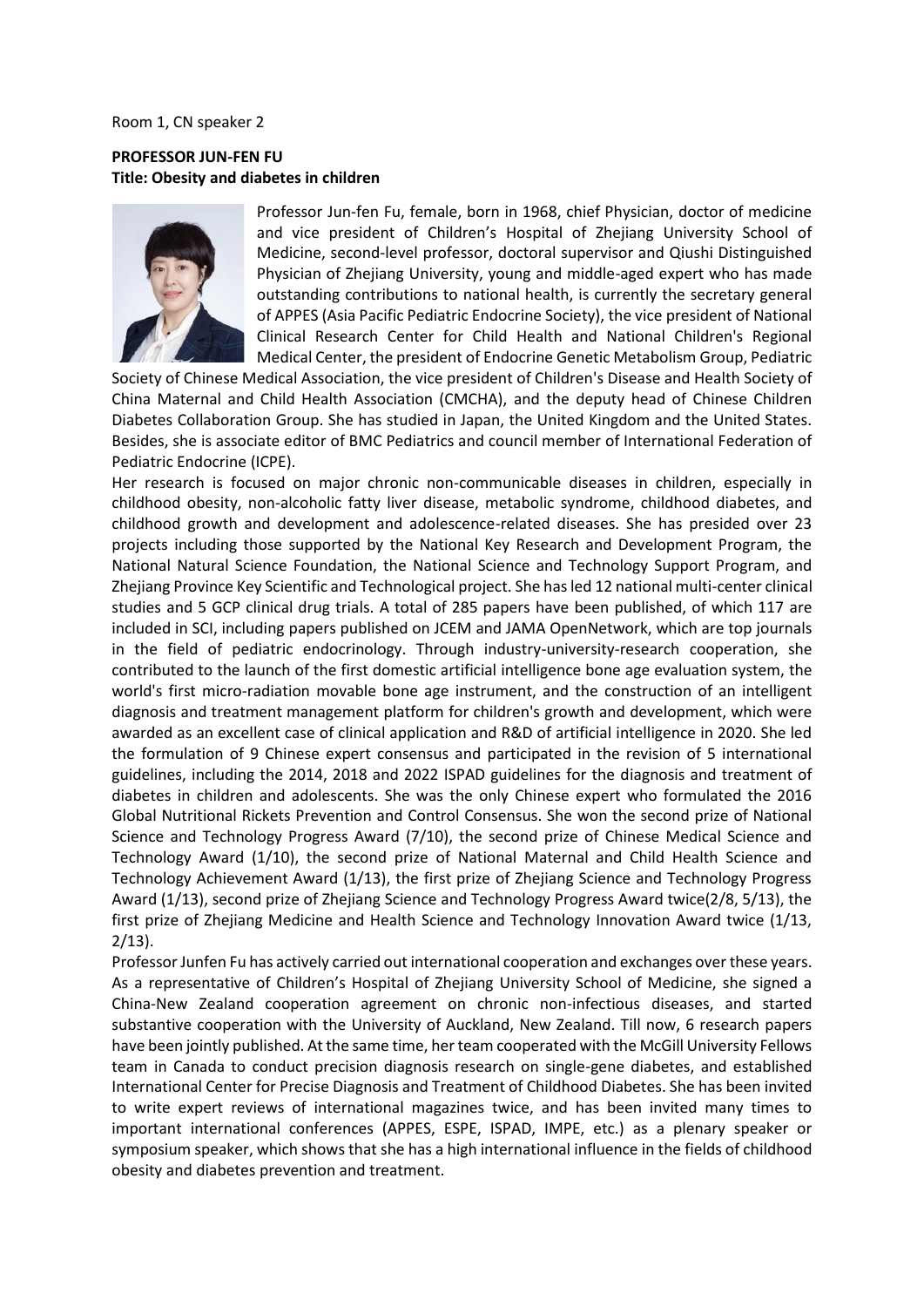### **Wednesday 6 July 2022**

Room 1, NZ speaker 3

### **ASSOCIATE PROFESSOR BARRY MILNE Title: The value of population-level data for life-course research**



Associate Professor Barry Milne is Director of the Centre of Methods and Policy Application in the Social Sciences (COMPASS) at the University of Auckland and leads the Big Data theme for A Better Start National Science Challenge. He is also a principal investigator for the Lifecourse project, a collaboration with Healthier Lives and Ageing Well National Science Challenges. Professor Milne focuses his research on whole population data analysis of human development across the life-course. He has a background in longitudinal

studies in New Zealand and the United Kingdom, particularly in the area of mental health. His areas of expertise include micro-simulation, administrative data, longitudinal studies, socio-economic and ethnic inequalities and child development.

Room 1, CN speaker 3

# **PROFESSOR Yi ZHENG Title: Mental Health of Children and Strategies in China**



Full Name: Yi Zheng Job Title: Professor, Chief-Child Psychiatrist Department: Beijing Anding Hospital University: Capital Medical University Postal Address: Beijing Anding Hospital Beijing 100088 Country: P.R.China E-mail: [yizheng@ccmu.edu.cn](mailto:yizheng@ccmu.edu.cn)

Counselor, Former Vice-President, International Association for Child and Adolescent Psychiatry and Allied Professions (IACAPAP).

Former President, Asian Society for Child and Adolescent Psychiatry and Allied Professions (ASCAPAP).

President, Asian Federation of ADHD.

President, Chinese Society of Child and Adolescent Psychiatry.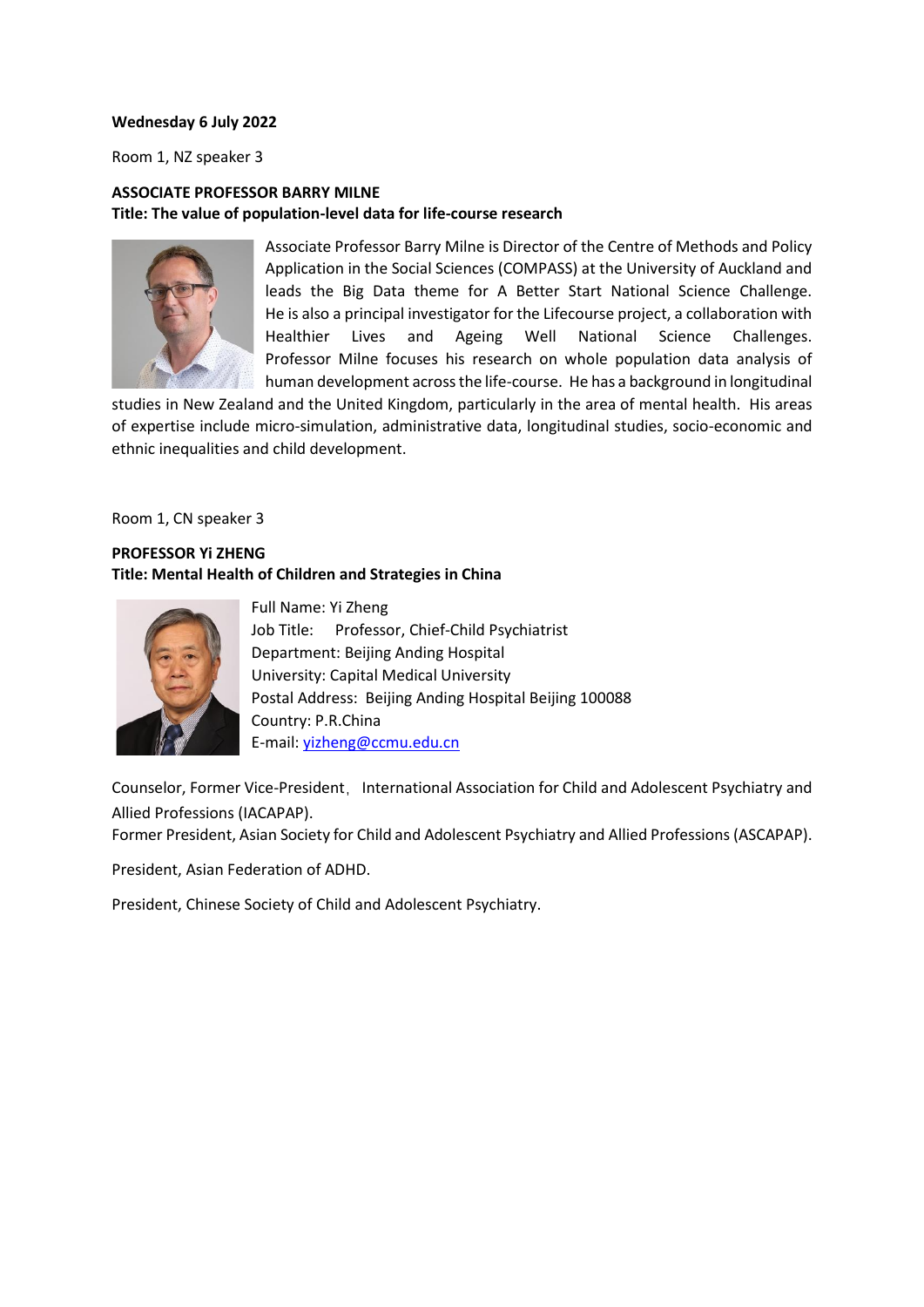#### Room 1, NZ speaker 4

### **ASSOCIATE PROFESSOR SARAH HETRICK Title: Apps to support mental health of children and adolescents**



Assoc Prof Sarah Hetrick is a clinical psychologist and the Associate Professor of Youth Mental Health, University of Auckland, New Zealand. Her research focuses on youth depression and suicide and self-harm prevention. She is a coordinating editor for the Cochrane Common Mental Disorders Group and an international reputation in evidence synthesis and imnplementation. She is the Acting Director of the Suicide Prevention Office for the New Zealand Governments Ministry of Health.

Room 1, CN speaker 4

#### **PROFESSOR WEIHUA YUE Title: Mental health of children**



Professor Weihua Yue is Deputy Director of Institute of Mental Health, Sixth Hospital, Peking University. She got her Medicine Degree in 2003 from Central South University, China. Now she is the Professor of Psychiatry, Institute of Mental Health, Peking University. She was supported by the National Nature Science Foundation of China (NSFC) for Distinguished Young Scholars in 2018. She also works as the editors of Biological Psychiatry, Frontiers in Psychiatry, and so on. She majors in the molecular genetics of common mental disorders (schizophrenia, autism, major depressive disorders, etc.). Professor Yue has coauthored more than 100 original articles in peer-review journals, such as

Nature Genetics, Lancet Psychiatry, Molecular Psychiatry, Cell Discovery, etc. She also is a peer reviewer for the New England Journal of Medicine, Molecular Psychiatry, etc. As the principal investigator (PI), she has taken charge of programs supported by the National Nature Science Foundation of China (NSFC), the National Key R&D Program of China, and the National High-tech R&D Program ("863" Program) program.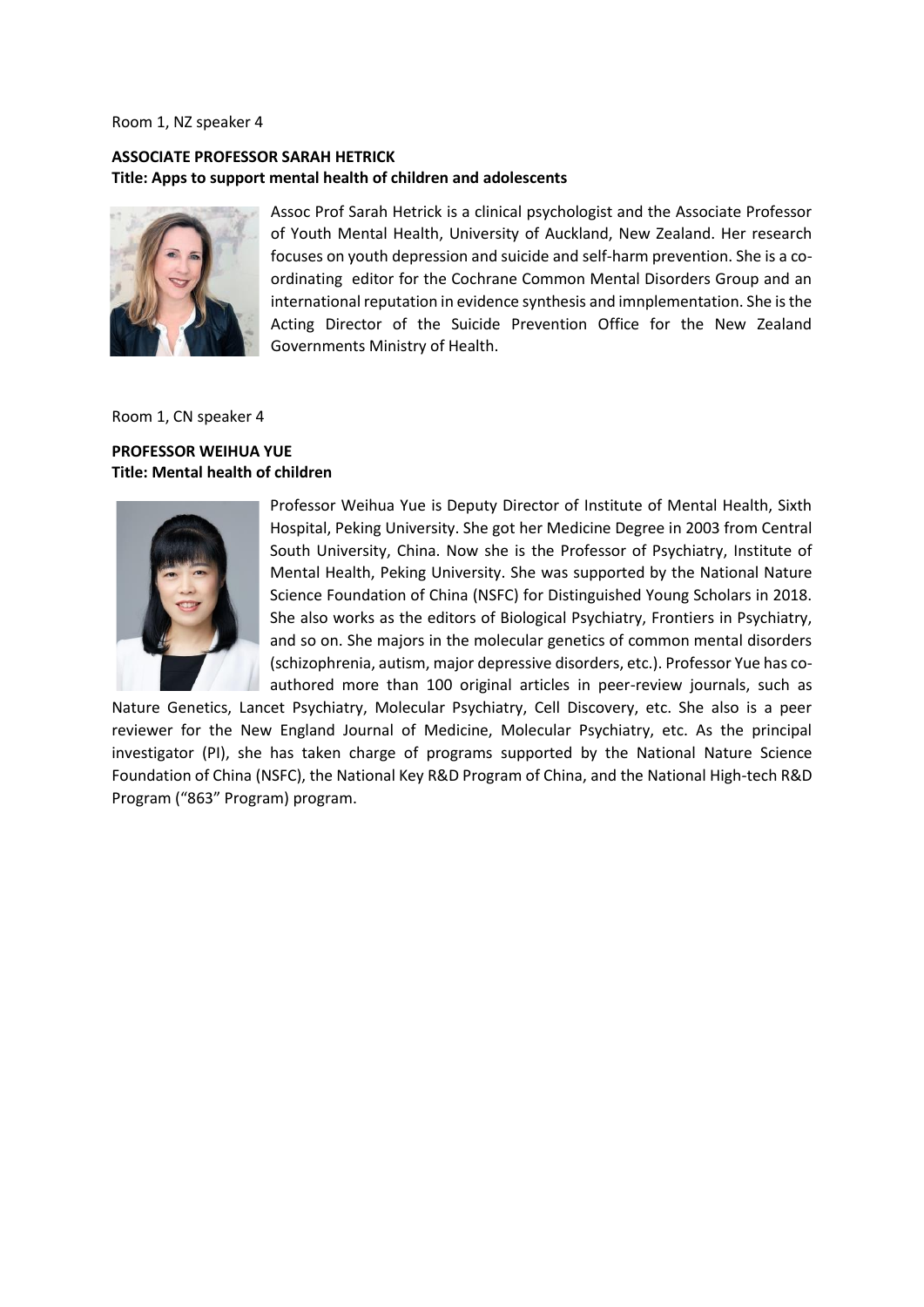#### Room 1, NZ speaker 5

### **DR TANIA CARGO Title: Digital interventions for youth mental health: Progress and challenges**



Dr Tania Cargo (Ngāti Maru, Ngāti Manu, Ngāpuhi) is a clinical psychologist with over 20 years of clinical experience in Māori mental health services in Auckland. She has significant kaupapa Māori research expertise and leads a number of projects in the area of parenting interventions, youth mental health and suicide and self-harm prevention. She is the co-theme lead of the Resilient Teens theme of 'A Better Start, E Tipu E Rea' National Science Challenge with Dr Sarah Hetrick.

Room 1, CN speaker 5

### **DR JIJUN WANG Title: Mental health of children**



Dr. Jijun Wang is a psychiatrist at Shanghai Mental Health Center, Director of Department of Clinical Electrophysiology, a PhD supervisor at Shanghai Jiao Tong University, and a visiting researcher at the Center for Excellence in Brain Science and Intelligence Technology (CEBSIT) of Chinese Academy of Science. He also is a committee member of Basic and Clinical Branch of Psychiatry of the Neuroscience Society of China (CSNP), the Shanghai Pujiang talent, and an excellent academic leader in Shanghai. He has joined the editorial board of

Schizophrenia Research, Asian J Psychiatry, etc.

Over the years, he has focused on the early identification and intervention of psychosis, by carrying out research on EEG, magnetic resonance signals of prodromal psychosis and schizophrenia, and by exploring new neuromodulation technologies, including transcranial magnetic stimulation, transcranial ultrasound stimulation and cognition enhancement. In addition, he has served as a principal investigator for Shanghai At Risk for Psychosis Extended (SHARP-Extended) project and multiple projects, including Chinese National Key Research Development Project (2016YFC1306800), National Natural Science Foundation projects. Dr. Wang has participated multiple NIH/FNIH funded projects on prodromal psychosis. More recently, his team was selected to participate as one of the acquisition sites of the NIH/FNIH funded Accelerated Medicines Partnership – Schizophrenia (AMP-SCZ) study, as part of the ProNet network. Dr. Wang has publications in JAMA Psychiatry, The American Journal of Psychiatry and Molecular Psychiatry.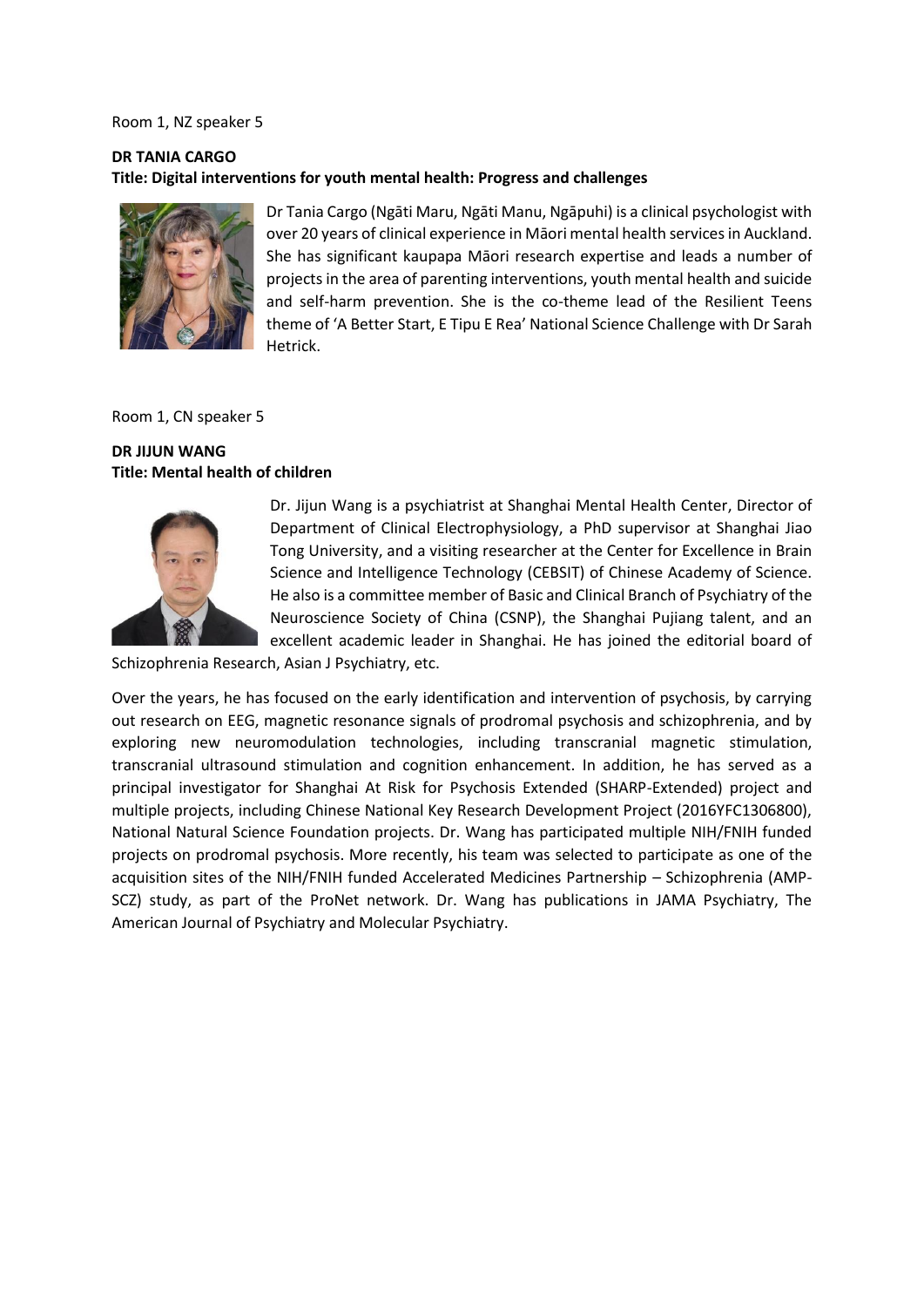### Room 2, Healthier Lives

### **Tuesday 5 July 2022**

Room 2, NZ speaker 1

### **PROFESSOR SIR JIM MANN Title: Healthier Lives Overview**



Jim Mann has been Professor in Medicine and Human Nutrition at the University of Otago and Consultant Physician (Endocrinology) in Dunedin Hospital for the past 29 years. Previously he lectured at the University of Oxford and was a Physician in the Radcliffe Infirmary. He is Director of the New Zealand-China Non Communicable Diseases Research Collaboration Centre, the 'Healthier Lives' National Science Challenge, the World Health Organisation (WHO) Collaborating Centre for Human Nutrition and Co-Director of the Edgar Diabetes and Obesity Research Centre (EDOR). He is principal investigator for

the Riddet Institute, a national Centre of Research Excellence at Massey University. He has been involved with national and international, government and non-governmental organisations (including the WHO, the European Association for the Study of Diabetes and the World Cancer Research Fund) in guideline development relating to diabetes, cardiovascular disease, cancer and nutrition. He is a Fellow of the Royal Society of New Zealand and has been awarded the Hercus Medal of the Royal Society and the University of Otago Distinguished Research Medal. He was appointed a Companion of New Zealand Order of Merit for services to Medicine and medical research. His clinical work has mainly been in the field of diabetes and cardiovascular disease. His research has principally related to epidemiological and nutritional aspects. He has been author and co-author of over 300 publications and has written and edited textbooks and popular books.

Room 2, CN speaker 1

# **DR JING WU Title: Attack and prevention of chronic disease in China**



Jing WU, PhD, MD, MPH, is the Director of the National Center for Chronic and Non-communicable Disease Control and Prevention (NCNCD), the Chinese Center for Disease Control and Prevention (China CDC). She obtained her PhD in epidemiology and biostatistics in the Health Center, Peking University and completed post-doctoral training at Harvard University. Dr. Wu is a member of the WHO special working group on Chronic Disease Control and Prevention, an expert member of the Disease Control and Prevention Expert Committee, a member of the Basic Public Health Services Committee, the National Health

Commission, China; an expert member of the Life Science and Human Health Expert Committee, and she sits on the China Association for Science and Technology United Nations Consultative Board. She also takes important roles in some academic institutions, including the Chinese Preventive Medicine Association, and the Chinese Health Information Association. Dr. Wu has hosted and engaged many important research projects. She has published more than 200 papers and monographs.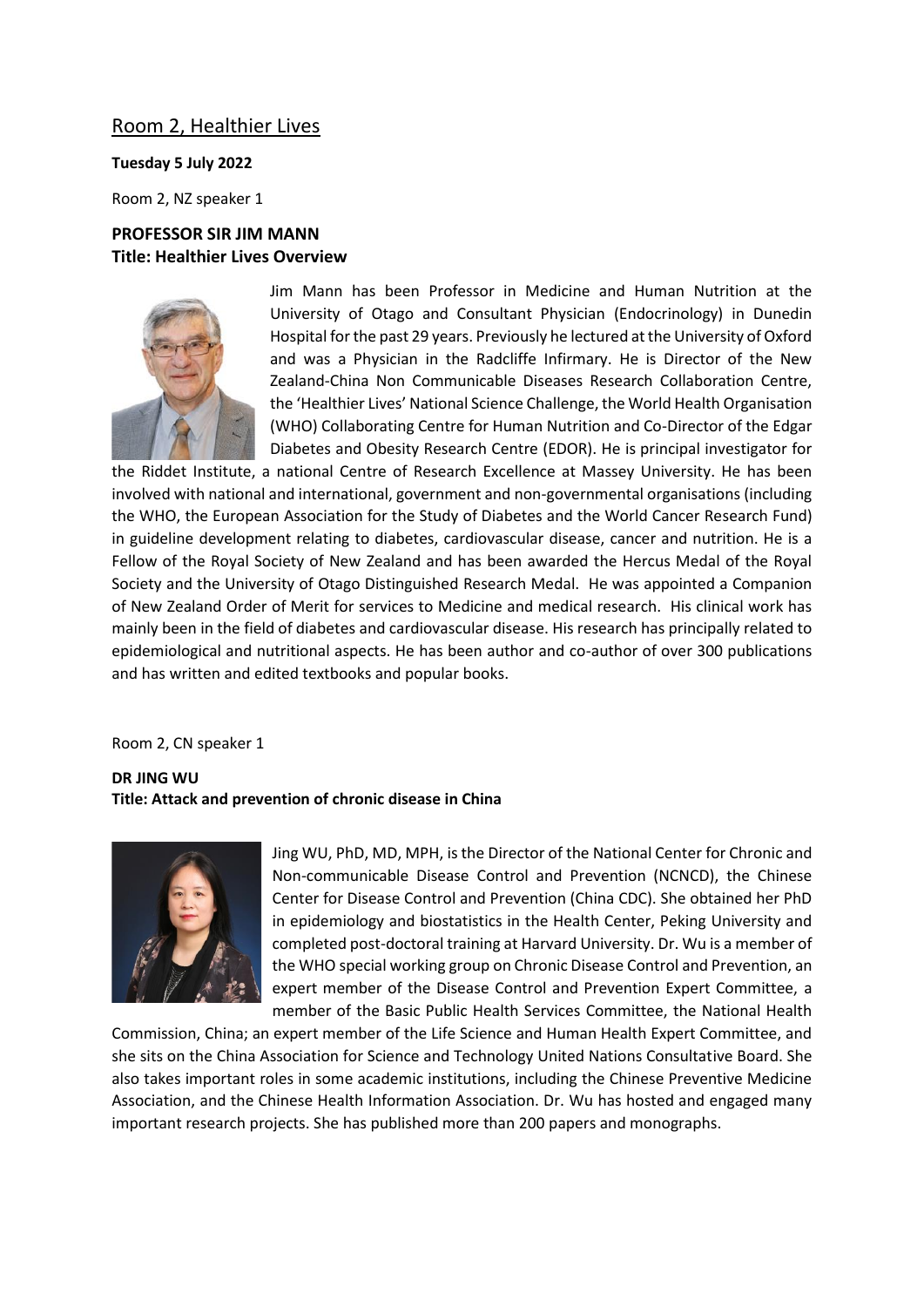#### Room 2, NZ speaker 2

### **PROFESSOR GREG JONES Title: DNA Methylation scores as risk assessment tools in chronic vascular disease**



My research interests include developing improved and equitable cardiovascular disease screening strategies, identifying circulating biomarkers to improve disease risk prediction and the genetic and epigenetic basis of cardiovascular diseases. My research group has a specific focus on aneurysms, peripheral and coronary artery disease and chronic venous disease. I am a leading member of the International Aneurysm Consortium, a grouping of all the major international investigators examining the genetics of aortic aneurysms.

I am currently the principal investigator for projects funded by the Health Research Council of New Zealand (a randomized clinical trial to determine if metformin can improve aneurysm related outcomes), Genomics Aotearoa (developing an on-line epigenome-wide association study analysis toolbox) and the Healthier Lives- He Oranga Hauora National Science Challenge (Identifying epigenetic markers as a precision medicine tool for equitable prediction of cardiovascular disease).

I've published over 125 peer reviewed papers, including in journals such as Nature, Nature Genetics, the New England Journal of Medicine, Circulation, Circulation Research and the British Journal of Surgery. Collectively these have over 12,000 citations.

### Selected publications

- 1. Bhat B, Jones GT 2022. Data Analysis of DNA Methylation Epigenome-Wide Association Studies (EWAS): A Guide to the Principles of Best Practice. In: Horsfield J., Marsman J. (eds) Chromatin. Methods in Molecular Biology, vol 2458. Humana, New York, NY. [https://doi.org/10.1007/978-1-](https://doi.org/10.1007/978-1-0716-2140-0_2) [0716-2140-0\\_2](https://doi.org/10.1007/978-1-0716-2140-0_2)
- 2. Morris DR, Jones GT, Holmes MV, Bown MJ, Bulbulia R, Golledge J 2021. Genetic predisposition to diabetes and abdominal aortic aneurysm: A two-stage Mendelian randomization study. *Euro J Vasc and Endovasc Surg, PMID: 34916110*
- 3. Jones GT *et al.* 2020 DNA methylation profiling identifies a high effect genetic variant for lipoprotein(a) levels. *Epigenetics*, 15(9):949-958 *PMID: 32237968*
- 4. Pinard A, Jones GT, Milewicz DM 2019. Compendium: Genetics of thoracic and abdominal aortic disease: Aneurysms, Dissections and Ruptures. *Circulation Research*, 124: 588-606 PMID: 30763214
- 5. Jones GT *et al*. 2017. Meta-Analysis of Genome-Wide Association Studies for Abdominal Aortic Aneurysm Identifies Four New Disease-Specific Risk Loci. *Circulation Research*, 120:341-353. PMID: 27899403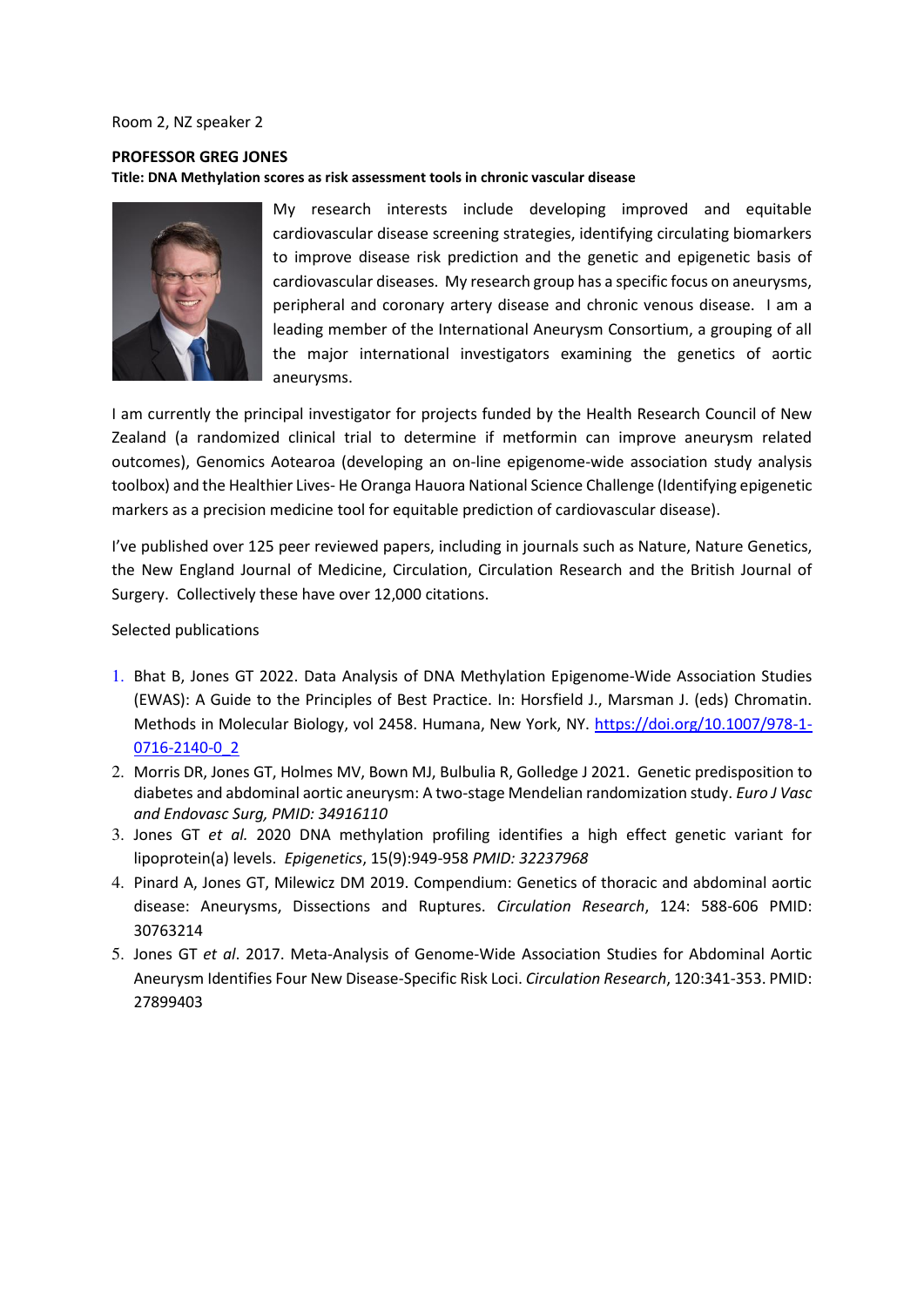#### Room 2, CN speaker 2

### **PROFESSOR YILONG WANG Title: Research on cerebrovascular disease and progress in clinical diagnosis and treatment**



MD, PhD, MPH

Professor, Chief Scientist, Department of Neurology, Capital Medical University, Beijing, China

Associate President, Beijing Tiantan Hospital, Beijing, China Associate Director, Department of Clinical Trial and Clinical Research, Capital Medical University, Beijing, China

Special Professor, Chinese Institute for Brain Research (CIBR)

Dr. Yilong Wang got his MD and Ph.D degrees at Capital Medical University in 2007 and finished postdoctoral fellowship at University of California San Francisco (UCSF) in 2009. Dr. Wang is a neurologist serving patients with cerebral small vessel diseases (cSVD), stroke, and vascular dementia in Beijing Tiantan Hospital affiliated to Capital Medical University. Dr. Wang's research focuses on using clinical research methodology to address both clinical and pathogenetic questions of cSVD and stroke.

Dr. Wang has received many awards and honors, including the "National Science Fund for Excellent Young Scholars" in 2013, the "National Science Fund for Distinguished Young Scholars" in 2019, the "Leader of Beijing Top Research Team" in 2016, the "Ten-Thousand Talent Plan" award supported by the Organization Department of the Central Committee of the CPC in 2017, the "Youth Beijing Scholar Program" and the "Young Changjiang Scholar" in 2019, "Shu-Lan Medicine Prize - Young Scholar Program" in 2020 and "Beijing Outstanding Young Scientist Program" in 2020. Furthermore, Dr. Wang had received lots of Prizes for science and technology. Dr. Wang also receives special allowance of the State Council.

Over the years, Dr. Wang has contributed to research that has quantified stroke burden in China, identified traditional and recent risk factors related to stroke; verified therapeutic approaches including efficacy and safety of combined use of clopidogrel and aspirin in high-risk TIA and minor ischemic stroke; studied quality improvement for acute ischemic stroke care; as well as explored targeted genetics of stroke. Some studies have changed guidelines for how to treat patients with stroke all over the world.

As the first or corresponding author, Dr. Wang has published more than 100 scientific articles in journals with high impact factor, including JAMA, BMJ, Circulation, and JAMA Neurology (total IF>1000). He had six patents right including one international patent.

Besides positions in Capital Medical University, Dr. Wang serves as the Associate Director of Cerebral Small Vessel Disease Society of China Stroke Association, the Director of Youth-Council of China Stroke Association, the Associate Director of Young Committee of Neurology Society of Chinese Medical Association, the Associate Director of Young Committee of Neurologist Society of Chinese Medical Doctor Association.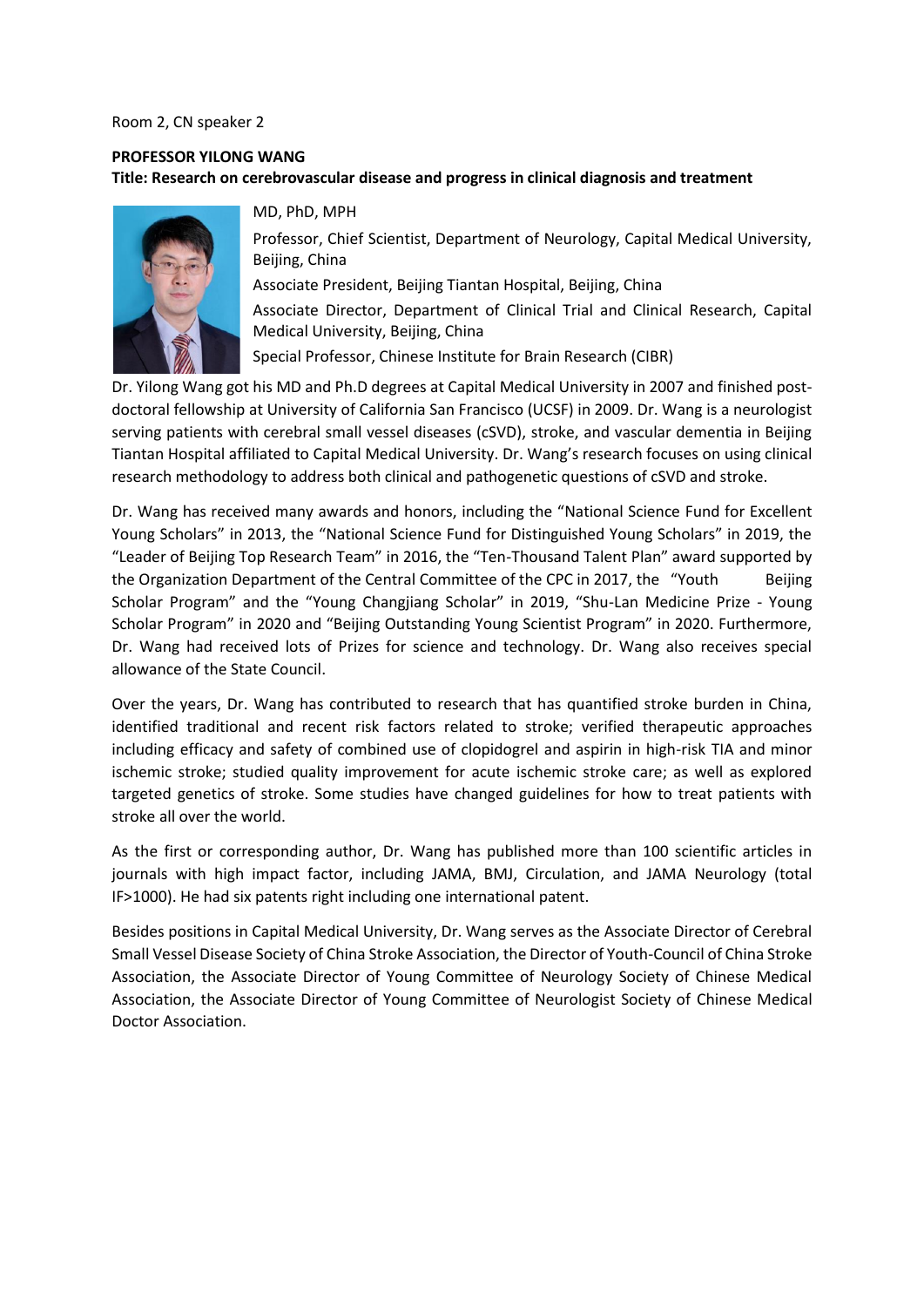### **Wednesday 6 July 2022**

Room 2, CN speaker 3

### **PROFESSOR GUANG NING Title: Diabetes**



Guang Ning is Academicians of Chinese Academy of Engineering, tenure Professor of Ruijin Hospital. President of Ruijin Hospital, Shanghai Jiaotong University, School of Medicine. Director, Shanghai Institute of Endocrine & Metabolic Diseases.

He was the Chair of Chinese Society for Clinical Endocrinologists (2013-2019), president of Chinese Endocrine Society (2008-2012). He is Chief Editor of the Journal of Chinese Endocrinology and Journal of Diabetes. He is "Changjiang" Professor, chief scientist of "973" project.

He has been working in the field of endocrine & metabolic diseases for years and mainly achieved in endocrine tumor and diabetes. He has published over 500 papers in peer-reviewed journals, including Science、JAMA、Nat Cell Biol、JACC、Nat Med. He was winner of the National Science and Technical Progress Awards (2nd class) in 2008, 2010, 2012 and 2017 respectively (two rank first place and one rank second place). He was winner of Shulan Medicine Award (2017), Chinese Physician Award (2014), Wu Jieping Medicine Innovation Prize, Bai Qiuen like doctor, International Endocrinology Award from American Association of Clinical Endocrinologists, Lifetime Achievement Award from Israel Diabetes Association and Ministry of Health, Yutaka Seino outstanding leadership award from The Asian Association for the Study of Diabetes and Honorary Fellowship Award from American College of Cardiology.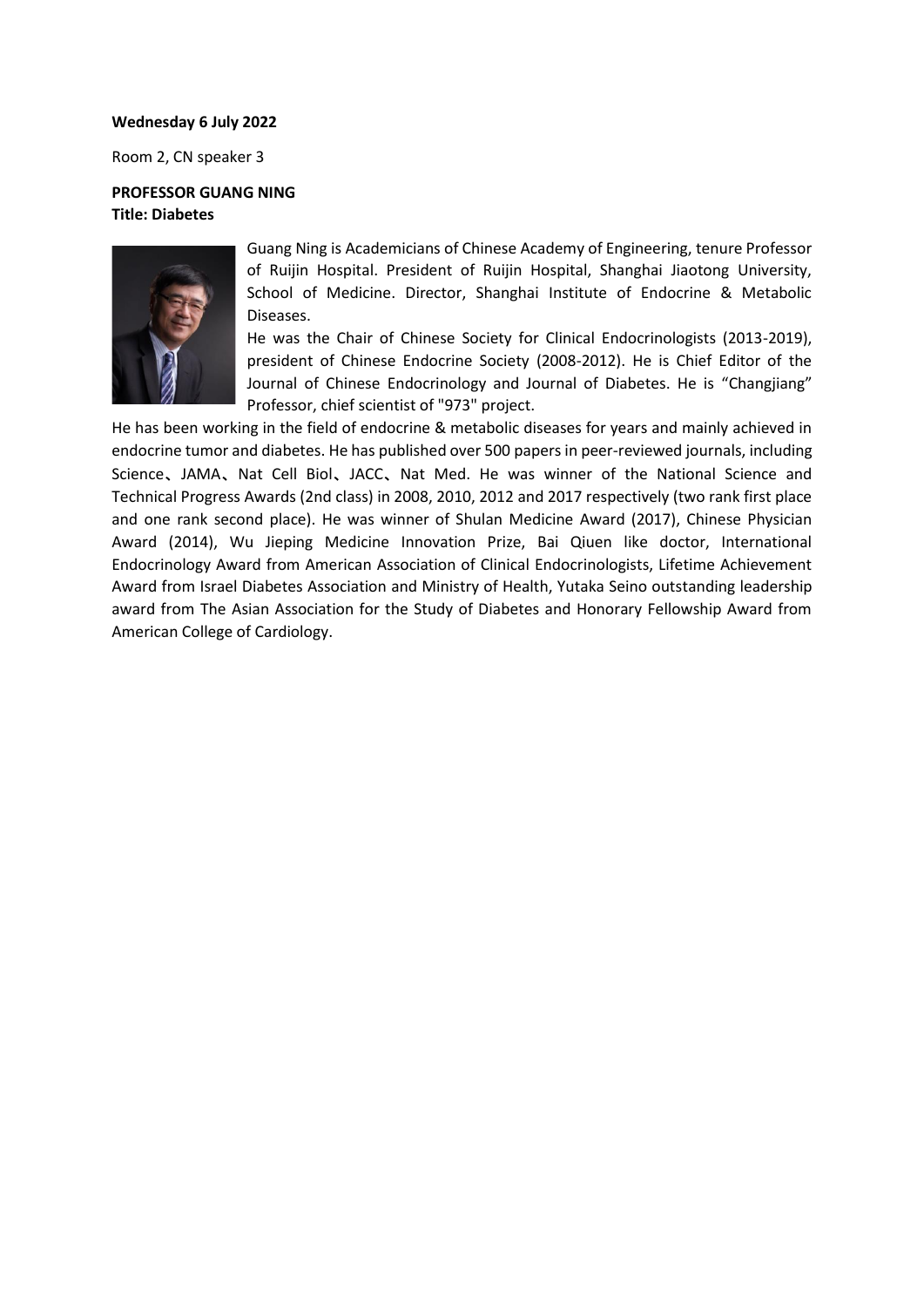Room 2, NZ speaker 3

**DR ANDREW REYNOLDS Title: The dietary management of diabetes**



Andrew Reynolds is a Senior Research Fellow interested in lifestyle risk factors such as what we eat and when we move, and their repercussions on health. Andrew has a particular interest in fibre-containing foods such as whole grains, vegetables, legumes, and whole fruit, and the management of non-communicable disease such as type 2 diabetes and cardiovascular disease. He conducts randomised controlled trials to generate new knowledge or systematic reviews and meta analyses to synthesise current knowledge. Since 2016 Andrew has worked as a technical adviser to the WHO Nutrition Guidance Expert Advisory

Group, and on the Dietary Guideline Development Group for the European Association for the Study of Diabetes.

#### **Recent relevant publications**

Reynolds, A. N., Akerman, A., Kumar, S., Diep Pham, H. T., Coffey, S., & Mann, J. (2022). Dietary fibre in hypertension and cardiovascular disease management: Systematic review and meta-analyses. BMC Medicine, 20, 139. doi: 10.1186/s12916-022-02328-x

Churuangsuk, C., Hall, J., Reynolds, A., Griffin, S. J., Combet, E., & Lean, M. E. J. (2021). Diets for weight management in adults with type 2 diabetes: An umbrella review of published meta-analyses and systematic review of trials for diabetes remission. Diabetologia. Advance online publication. doi: 10.1007/s00125-021-05577-2

Schwab, U., Reynolds, A. N., Sallinen, T., Rivellese, A. A., & Risérus, U. (2021). Dietary fat intakes and cardiovascular disease risk in adults with type 2 diabetes: A systematic review and meta-analysis. European Journal of Nutrition. Advance online publication. doi: 10.1007/s00394-021-02507-1

Åberg, S., Mann, J., Neumann, S., Ross, A. B., & Reynolds, A. (2020). Whole-grain processing and glycemic control in type 2 diabetes: A randomized crossover trial. Diabetes Care, 43, 1717-1723. doi: 10.2337/dc20-0263

Reynolds, A. N., Akerman, A. P., & Mann, J. (2020). Dietary fibre and whole grains in diabetes management: Systematic review and meta-analyses. PLoS Medicine, 17(3), e1003053. doi: 10.1371/journal.pmed.1003053

Reynolds, A., Mann, J., Cummings, J., Winter, N., Mete, E., & Te Morenga, L. (2019). Carbohydrate quality and human health: A series of systematic reviews and meta-analyses. Lancet, 393, 434-445. doi: 10.1016/S0140-6736(18)31809-9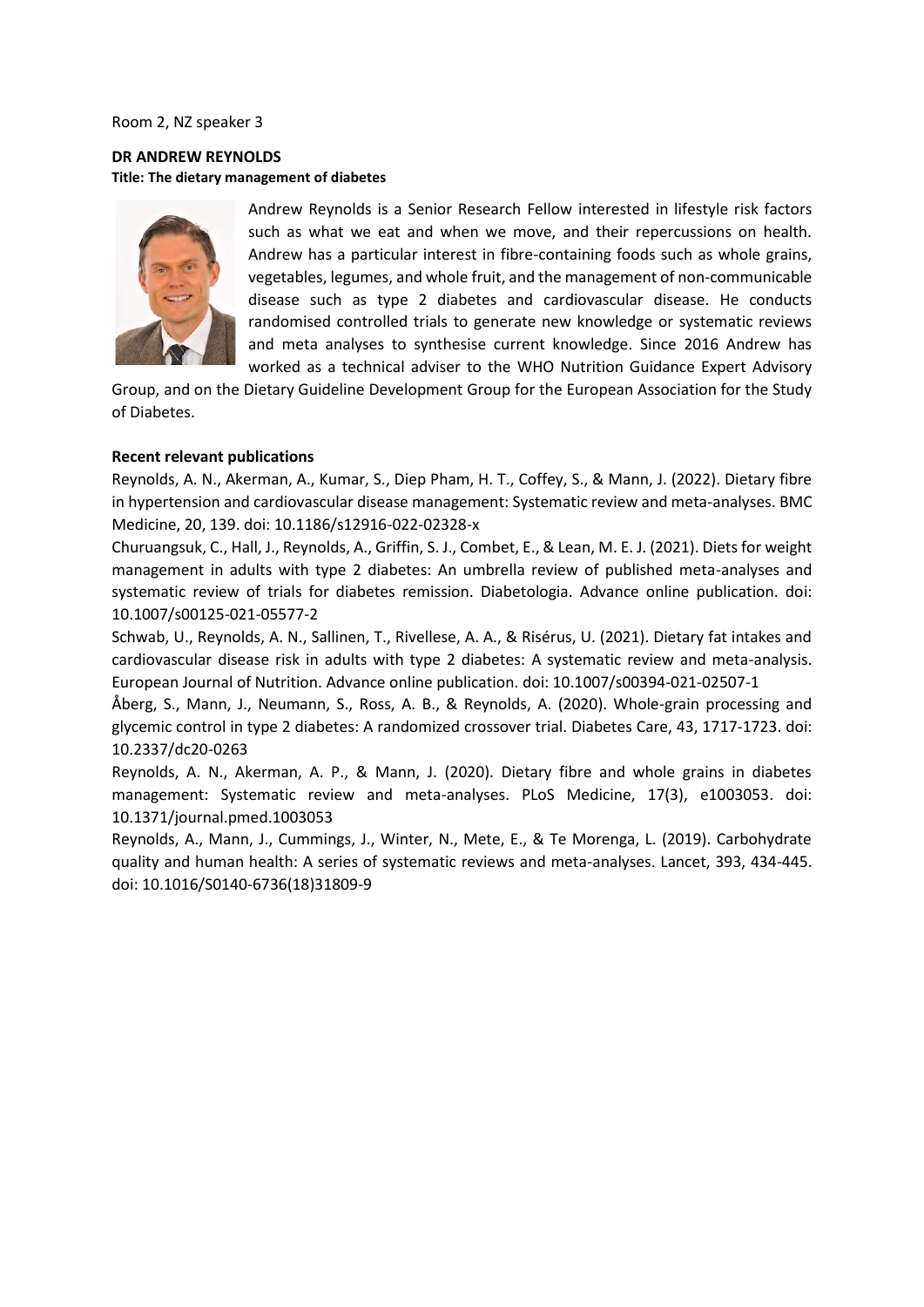#### Room 2, CN speaker 4

### **DR BO HAN Title: Traditional medicine**



Dr. Bo Han has served as dean of the School of Pharmacy since 2021 and is currently a professor at Chengdu University of Traditional Chinese Medicine (TCM). In 2017, Dr. Bo Han moved to the RNA Institute of the State University of New York as a visiting scholar, where he worked with Dr. Jia Shen. He has received numerous academic awards during his careers, such as the Expert of the National Special Support Program for High-level Talents, the Young Scholar of National Administration of TCM, the Academic Leader of Sichuan Province, the Academic Leader of the Provincial Administration of TCM, National 100

Outstanding Doctoral Dissertation Award, the First Prize of Sichuan Provincial Science and Technology Progress Award, the Sichuan Provincial Outstanding Youth Science and Technology Innovation Award, and the Sichuan Provincial Youth Science and Technology Award.

Dr. Bo Han worked in the field of the structure optimization of TCM substances, molecular network mechanisms, and the discovery of innovative drugs and was funded by national or provincial-level scientific research funds, including the National Natural Science Foundation of China, the Ministry of Science and Technology of China, etc. At present, he has contributed more than 80 articles in academic publications (such as Chem. Soc. Rev.; Angew. Chem., Int. Ed.; J. Hematol. Oncol.; Acta Pharm. Sin. B.; Chem. Sci.; Org. Lett.; Chem. Commun.) as the first or corresponding author, as well as contributions of thirteen granted patents; seven issued books and one international standard for medicinal herbs.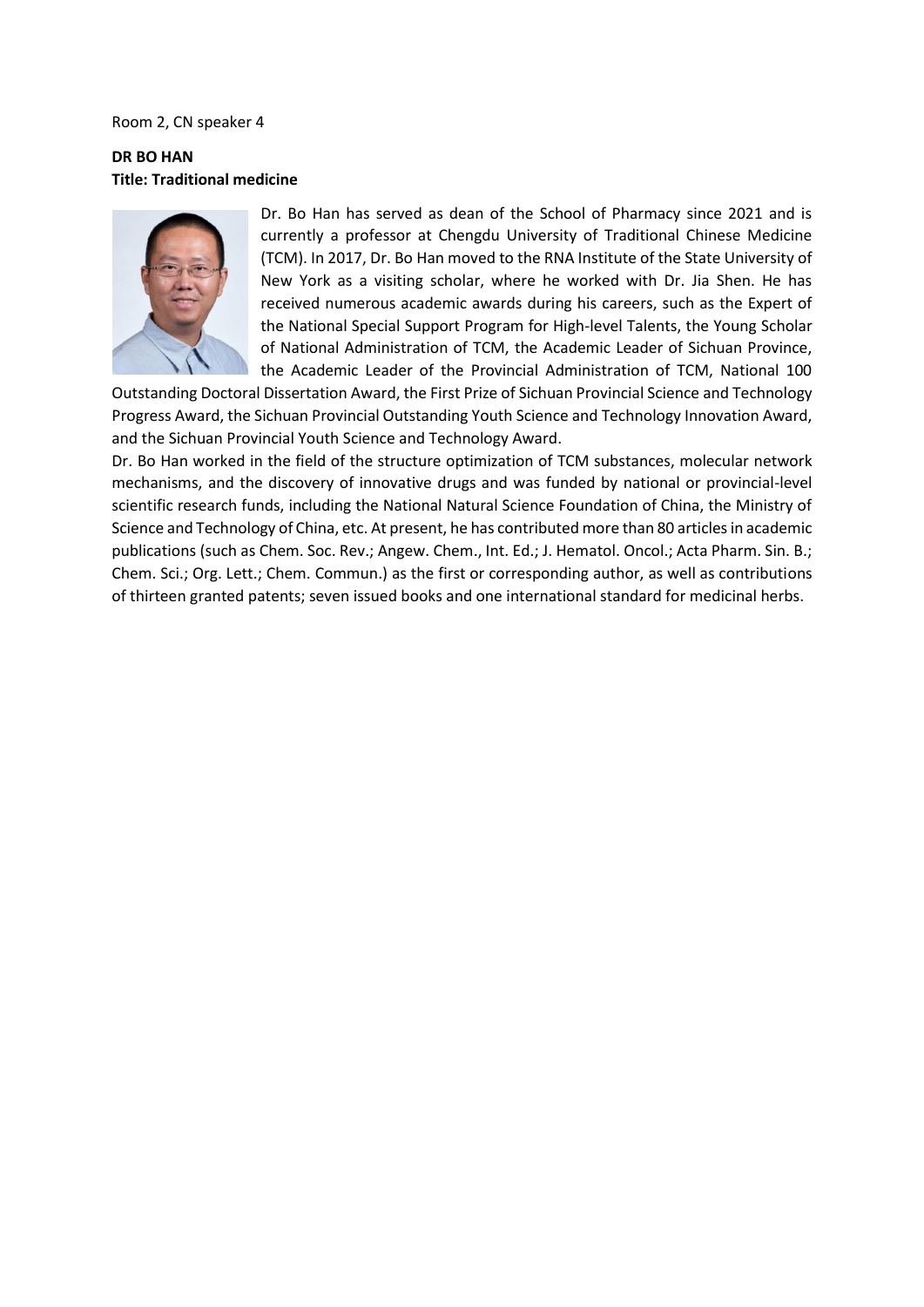Room 2, NZ speaker 4

### **DR ALLAN GAMBLE Title: Stimuli-responsive linkers for prodrugs and drug delivery systems**



Allan received his PhD in organic chemistry in 2008 from the University of Wollongong, Australia (supervisor Prof. Paul Keller). He then moved to Canberra to take up a postdoctoral position in the Research School of Chemistry at the Australian National University with Prof. Chris Easton. Here he worked on peptide hormone regulation in cancer until late 2010. In 2011 he was awarded a Sir Keith Murdoch Postdoctoral Fellowship through the American-Australian Association to work with Prof. Paul Wender at Stanford University in the area of drug delivery. In May 2012 he took up the position of Lecturer in Medicinal

Chemistry and Biopharmaceutical Science in the School of Pharmacy at the University of Otago, and is now a Senior Lecturer. His research interests are in the areas of bioorganic and medicinal chemistry, and drug delivery. In recognition of his early career success, Allan was recently awarded the University of Otago Early Career Award for Distinction in Research.

Paterson, D.A.; Fong, W-K.; Hook, S.; Gamble, A.B.\* Hydrogen sulfide-responsive bicontinuous nanospheres, *Biomacromolecules* **2021**, 22, 11, 4770-4782.

Fairhall, J.M.; Camilli, J.; Gibson, B.; Hook, S.; Gamble, A.B.\* EGFR-targeted prodrug activation using bioorthogonal alkene-azide click-and-release chemistry, *Bioorg. Med. Chem.* **2021**, 46, 116361.

Fairhall, J. M.; Murayasu, M.; Dadhwal, S.; Hook, S.; Gamble A.B.\* Tuning activation and selfimmolative properties of the bioorthogonal alkene–azide click-and-release strategy, *Org. Biomol. Chem.*, **2020**, 18, 4754-4762.

Li, X.; Ren, B.; Xie, X.; Tian, Z.; Chen, F-Y.; Gamble, A. B.;\* Han, B.\* Regiodivergent synthesis of azaquaternary carbon derivatives from pyrazolinone ketimines and 1,2-dihydroquinolines, *Tetrahedron Lett.*, **2020**, 61 (26), 152055.

Matikonda, S. S., Orsi, D. L., Staudacher, V., Jenkins, I. A., Fiedler, F., Chen, J., & Gamble, A. B.\* Bioorthogonal prodrug activation driven by a strain-promoted 1,3-dipolar cycloaddition. *Chemical Science* **2015**, *6*, 1212-1218. [doi: 10.1039/c4sc02574a](http://dx.doi.org/10.1039/c4sc02574a)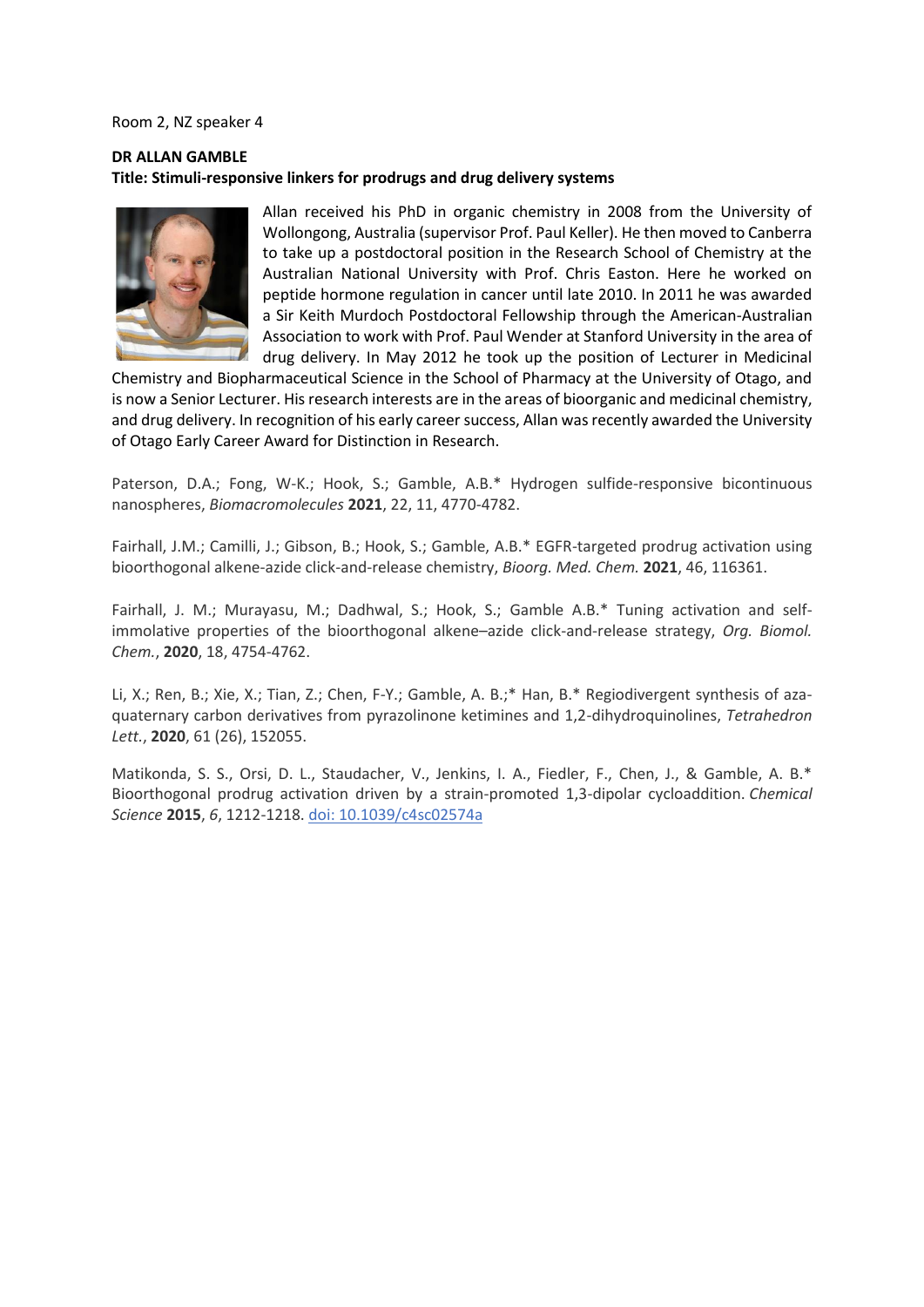Room 2, CN speaker 5

**DR CHEN WAN-QING Title: Early diagnosis of cancer** 



Chen Wan-ging, Director, Office of Cancer Screening, National Cancer Center, China. Dr. Chen had worked as radiotherapist for 5 years since graduated from faculty of clinical medicine, Bethune University of Medical Sciences in 1995. He obtained Master's Degree of International Public Health (Honor) in 2004 from School of Public Health, the University of Sydney. Dr. Chen used to work as a researcher in Cancer Council, NSW and Cancer Institute NSW in areas of cancer registration, cancer epidemiology and biostatistics. In 2014, he successfully obtained Ph.D from Sydney University.

Dr. Chen has theoretical basis and practical experience in cancer epidemiology area. He is PI of some nationwide studies.

1. National programs of cancer registry and follow-up, National health and family planning commission;

2. Cancer screening program of esophageal, stomach and liver cancer in Huaihe River Region, National health and family planning commission;

3. Cancer Atlas---Basic scientific research grant, Ministry of and science Technology

4. Prospective evaluation Cohort study on Upper digestive tract cancer screening---Special funds for public welfare projects on Health scienctific research, National health and family planning commission.

5. Development and Evaluation of Screening and Intervention Techniques for Upper Gastrointestinal Cancer---The National Key Research and Development Program of China

He is the chairman, Branch of Cancer Screening and Early Dectection, Anti-Cancer Association of China; The standing committee member of Chinese Preventive Medicine Association, Branch of Prevention and Control for Chronic Non-Communicable Disease; The member of Anti-Cancer Association of China; The member of Chinese Preventive Medicine Association; Editorial Director, vice Editor in Chief of Journal of China Cancer; Associate Editor of Journal of Epidemiology; Associate Editor of Journal of Epidemiology; Associate Editor of Chinese Journal of Cancer Research; Editorial Board Member of Thoracic Cancer, Chinese Journal of Cancer, Thoracic Diease, Journal of Epidemiology et al. The standing committee member of Asian Network of Cancer Registry.

He has published more than 300 scientific articles and 11 monographs.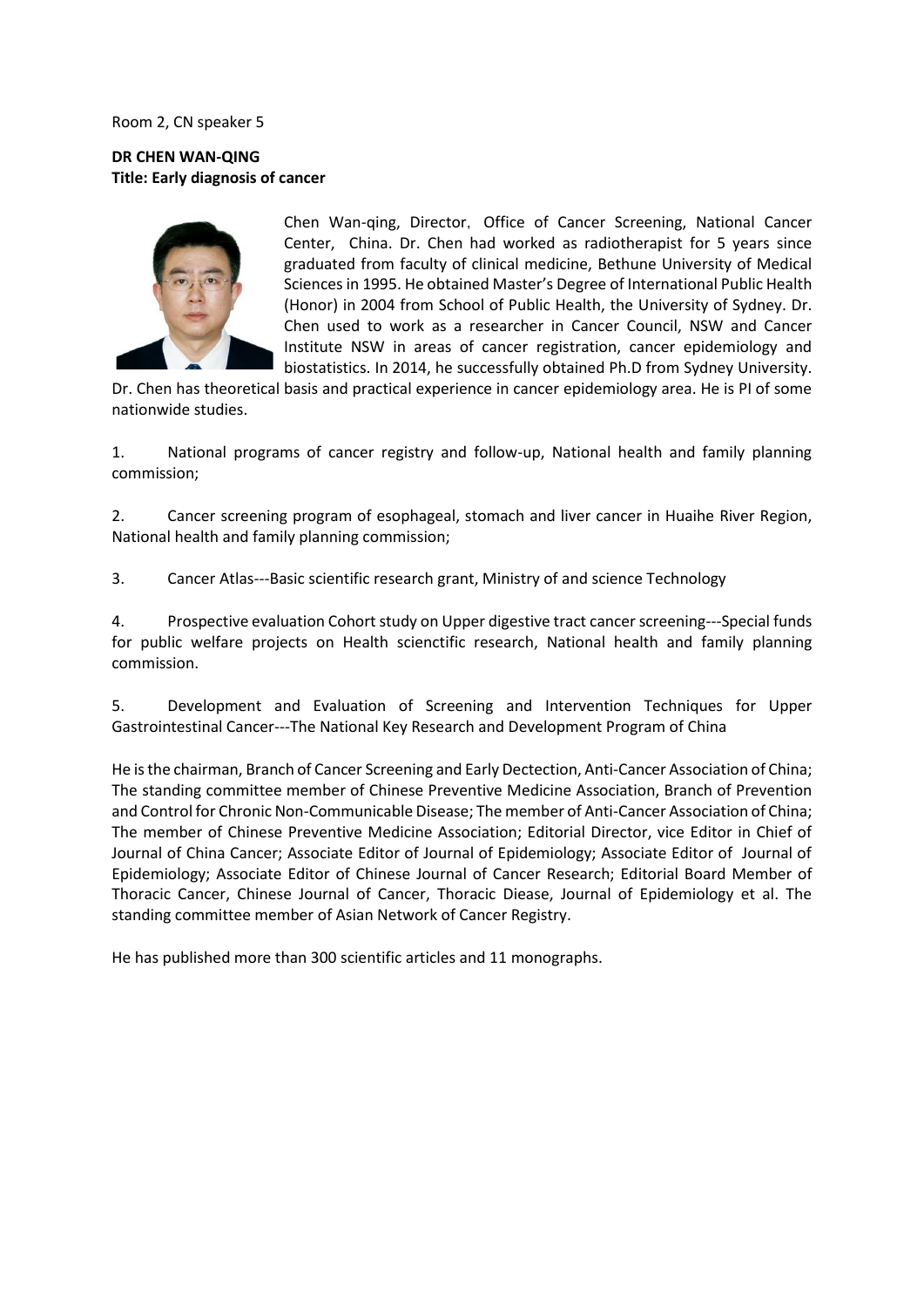Room 2, NZ speaker 5

# **PROFESSOR PARRY GUILFORD Title: Development of circulating tumour DNA technology for the better management of cancer**



Parry Guilford is a Professor of Cancer Genetics at the University of Otago, Dunedin, Aotearoa New Zealand. He completed his MSc at Otago in 1983, and his PhD at Cambridge University in 1989. He is a co-founder of the cancer diagnostics company Pacific Edge Ltd and a board member of the New Zealand Health Research Council. His research interests include both the management of inherited cancer syndromes and the reduction of inequities in healthcare through the development and implementation of genomics-based cancer diagnostic tools.

### **Selected publications:**

Telford, B., Chen, A., Beetham, H., Frick, J., Brew, T., Gould, C., Single, A., Godwin, T., Simpson, K. and Guilford, P. (2015). Synthetic lethal screens identify vulnerabilities in GPCR signalling and cytoskeletal organization in E-cadherin-deficient cells. Mol Cancer Ther. 14, 1213-1223.

Guilford, P., Hopkins, J., Harraway, J., McLeod, M., McLeod, N., Harawira, P., Taite, H., Scoular, R., Miller, A. and Reeve, A.E. E-cadherin mutations in familial gastric cancer. Nature, 392, 402-405 (1998).

Hakkaart, C., Ellison-Loschmann, L., Day, R., Sporle, A., Koea, J., Harawira, P., … Guilford, P. (2018). Germline *CDH1* mutations are a significant contributor to the high frequency of early-onset diffuse gastric cancer cases in New Zealand Māori. *Familial Cancer*. Advance online publication. [doi:](http://dx.doi.org/10.1007/s10689-018-0080-8)  [10.1007/s10689-018-0080-8](http://dx.doi.org/10.1007/s10689-018-0080-8)

Ellison-Loschmann, L., Sporle, A., Corbin, M., Cheng, S., Harawira, P., Gray, M., … Guilford, P., … Pearce, N. (2017). Risk of stomach cancer in Aotearoa/New Zealand: A Māori population based case-control study. *PLoS ONE*, *12*(7), e0181581[. doi: 10.1371/journal.pone.0181581](http://dx.doi.org/10.1371/journal.pone.0181581)

McInnes, T., Zou, D., Rao, D. S., Munro, F. M., Phillips, V. L., McCall, J. L., Black, M. A., Reeve, A. E., & Guilford, P. J. (2017). Genome-wide methylation analysis identifies a core set of hypermethylated genes in CIMP-H colorectal cancer. *BMC Cancer*, *17*, 228[. doi: 10.1186/s12885-017-3226-4](http://dx.doi.org/10.1186/s12885-017-3226-4)

Lotan, Y., O'Sullivan, P., Raman, J. D., Shariat, S. F., Kavalieris, L., Frampton, C., Guilford, P., … Darling, D. (2017). Clinical comparison of noninvasive urine tests for ruling out recurrent urothelial carcinoma. *Urologic Oncology*, *35*(8), 513.e15-513.e22. [doi: 10.1016/j.urolonc.2017.03.008](http://dx.doi.org/10.1016/j.urolonc.2017.03.008)

Hoeksema, K., Wee, R., Macdonald, A., Guilford, P., Wall, J., & Cornwall, J. (2017). Where to from here? Posthumous healthcare data, digital e(lectronic)-mortality and New Zealand's healthcare future. *New Zealand Medical Journal*, *130*(1459), 64-70. Retrieved fro[m http://www.nzma.org.nz/journal](http://www.nzma.org.nz/journal)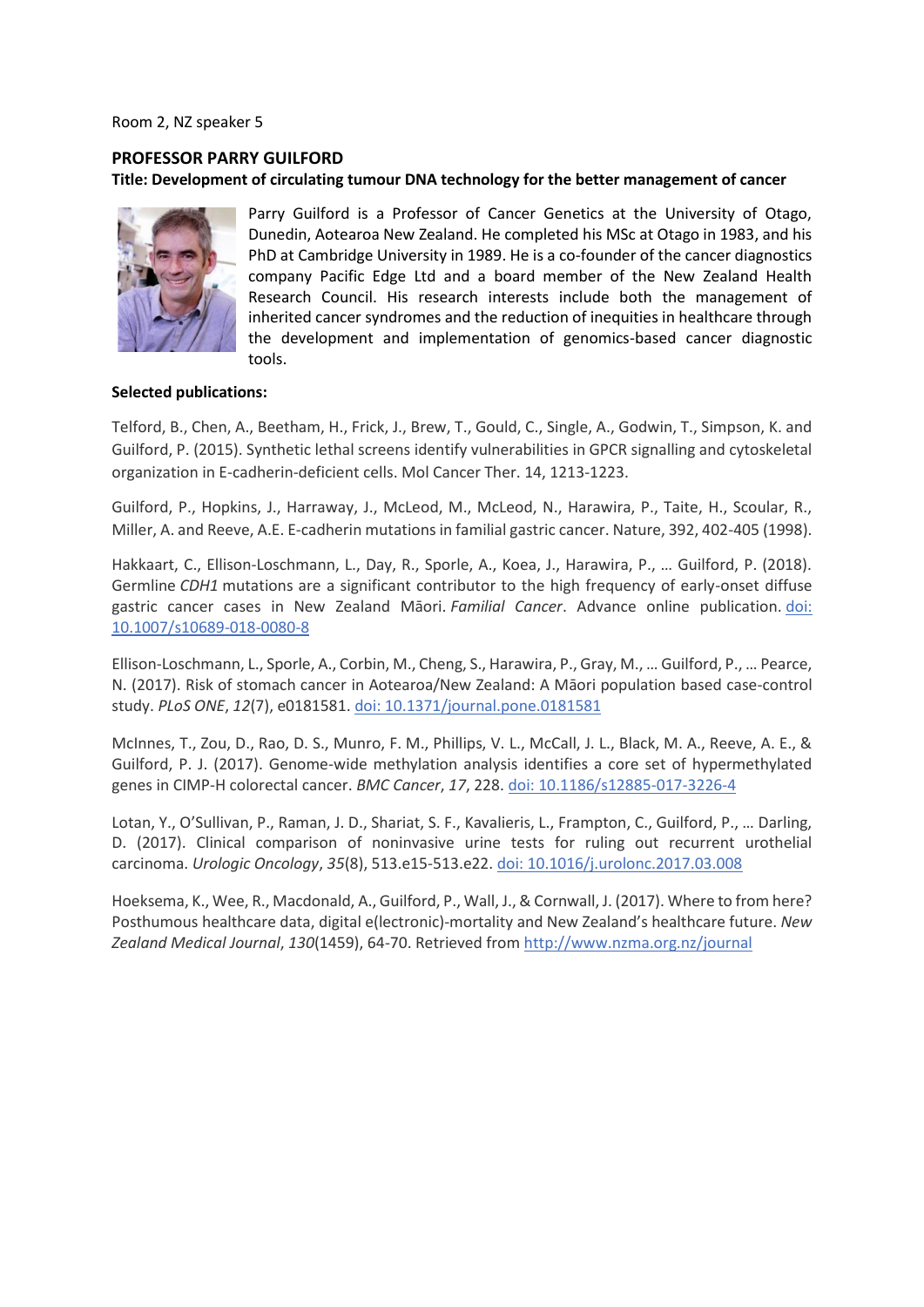# Room 3, Ageing Well

#### **Tuesday 5 July 2022**

Room 3, NZ speaker 1

### **PROFESSOR DAVID BAXTER Title: Ageing Well Overview**



Professor David Baxter's research expertise spans the fields of rehabilitation, low back pain, complementary and alternative medicine, as well as laser medicine.

Professor Baxter TD is Co-Director of the Ageing Well National Science Challenge. He is a Visiting Professor at Ulster University (UK), and previously led the University of Otago's multidisciplinary Research Theme on Rehabilitation and Disability (2007–2011).

Professor Baxter has authored or co-authored over 200 peer-reviewed research papers in high-impact peer-reviewed journals, and contributed to various textbooks including DeLisa's Physical Medicine and Rehabilitation (5th edition). He is the Editor in Chief of Physical Therapy Reviews, and a member of the editorial boards of a number of other international peer-reviewed journals. He has been recognised as a Fellow of the Royal Academy of Medicine in Ireland, and the American Society for Lasers in Medicine and Surgery.

Room 3, CN speaker 1

### **PROFESSOR BIAO CHEN Title: Overall of healthy aging in China**



Biao CHEN (Piu Chan) is the Professor of Neurology and Geriatrics, and Director of National Clinical Research Center for Geriatric Disorders and Chairman of the Faculty of Geriatrics of Capital Medical University. Prof Chen is the head of the Clinical and Research Center for Parkinson's disease which is part of the Key Laboratory of Ministry of Education on Neurodegenerative Disorders. He was the principal investigator to establish the Beijing Longitudinal Study on Aging II cohort and has published a larger number of papers on frailty, Parkinson's disease and dementia. Prof Chen has found the China Parkinson

Alliance with more than 2000+ neurologists from 550 medical centers, and established the Virtual Hospital on geriatric neurodegenerative diseases. He has been awarded by the China Ministry of Sciences and Technology to establish the National Consortium and Big Data Platform for Parkinson and Alzheimer's diseases. He is a member of the Telemedicine committee of the International Parkinson and Movement Disorders Society (MDS). He has directed about 40 Phase I-IV clinical trials and is an ad hoc consultant for the State Food and Drug Administration of China. He has published more than 300 SCI and 250 Chinese papers with a citation of 25000, and served as editorial members of more than 15 international journals.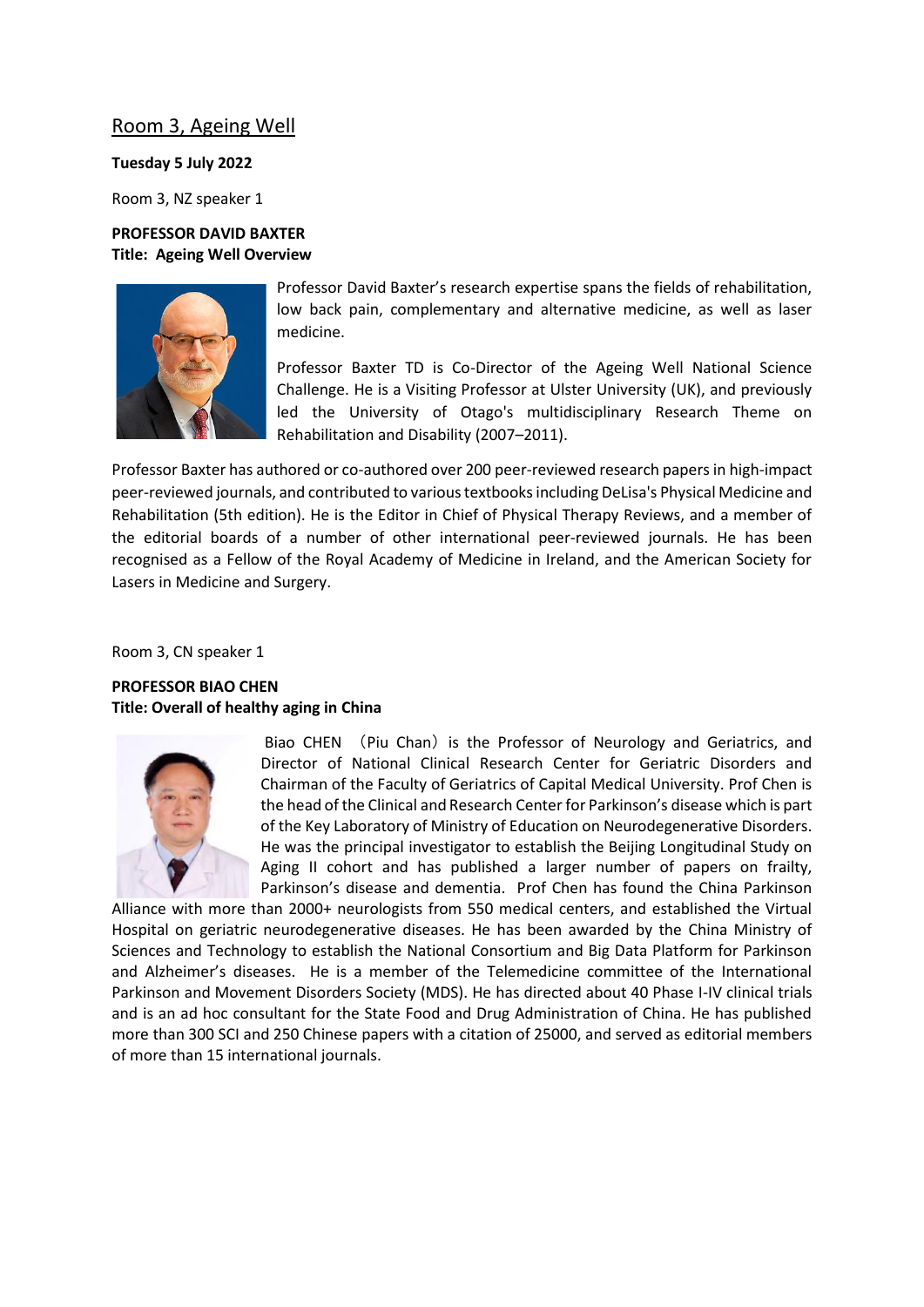Room 3, NZ speaker 2

#### **RESEARCHER CHARLES WALDEGRAVE**

### **Title: Measuring loneliness developed from the co-created research with non-Western cultural groups.**



Charles Waldegrave is a psychologist and social policy researcher. He leads the Family Centre Social Policy Research Unit in Lower Hutt, Wellington, New Zealand. Charles is a joint leader of the New Zealand Poverty Measurement Project and the New Zealand Longitudinal Study of Ageing. He also co-leads 4 National Science Challenge (NSC) research projects: Three in Ageing Well NSC on topics that include loneliness, social isolation, quality of life, ageing and Māori and ageing and Pacific people. The other is in Building Better Homes Towns and Cities NSC on intergenerational housing trajectories.

He and colleagues are also regularly contracted by most social Ministries of Government to carry out independent social and economic research and evaluation projects. They have provided the evidence base for housing, income and other social policy changes that have reduced poverty in NZ. He collaborates extensively with international research partners and is an international member of the European research collaboration ROSEnet (Reducing Old-age Social Exclusion network) in their COST Action - (CA 15122 - Cooperation in Science and Technology in Europe).

Last year, he became a founder member of another international research collaboration PAAR (Participatory Approaches in Ageing Research) and has authored two chapters for their initial book publication, the 'Routledge International Handbook of Participatory Approaches in Ageing Research', which is currently in print. This focusses on his current co-created research which identifies the limitations of Western European and North American measures of key social indicators like loneliness, wellbeing and social connection. It involves cocreated research with non-Western ethnic groups where extended family and more collectivist processes are common, and has led to the development of ethnic specific measures that have proved to have both statistical reliability and validity.

His proposed presentation for the NCD CRCC Online Symposium would outline findings on measuring loneliness developed from the co-created research with non-Western cultural groups. Charles publishes regularly in peer reviewed journals and accessible public reports.

- **Waldegrave, C.,** Aartsen, M., Lowenstein, A., Seppänen, M., Niemi, M., Melchiorre, M. G., and Lamura, G. (2021) "Conflicting Relations, Abuse and Discrimination Experienced by Older Adults". In: Walsh, K., Scharf, T., Van Regenmortel, S., Wanka, A. (Eds.) *Social Exclusion in Later Life: Interdisciplinary and Policy Perspectives. International Perspectives on Aging,* Volume 28. Springer. DOI: 10.1007/978-3-030-51406-8.
- Myck, M., **Waldegrave, C.** and Dahlberg, L. (2021). Two dimensions of social exclusion: economic deprivation and dynamics of loneliness during later life in Europe. In: Walsh, K., Scharf, T., Van Regenmortel, S., Wanka, A. (Eds.) *Social Exclusion in Later Life: Interdisciplinary and Policy Perspectives. International Perspectives on Aging,* Volume 28. Springer. DOI: 10.1007/978-3-030-51406-8.
- Morgan, D., Dahlberg, L., **Waldegrave, C.,** Mikulionienė, S., Rapolienė, G., Lamura, G. and Aartsen, M. (2021). Revisiting loneliness: Individual and country-level changes. In: Walsh, K., Scharf, T., Van Regenmortel, S., Wanka, A. (Eds.) *Social Exclusion in Later Life: Interdisciplinary and Policy Perspectives. International Perspectives on Aging,* Volume 28. Springer. DOI: 10.1007/978-3-030-51406-8.
- **Waldegrave, C** (2019) "A Universal Pension and Subsidised Housing: Is it a Panacea for an Older Population? New Zealand, A case study in relation to European outcomes", *Retraite et société* (Retirement and Society published in French and English) No 81, pp.143-163.

Burholt, V., Winter, B., Aartsen, M., Constantinou, C., Dahlberg, L., Feliciano, V., Gierveld, J., Van Regenmortel, S. and**Waldegrave, C.** (2019) "A critical review and development of a conceptual model of exclusion from social relations of older people" *European Journal of Ageing,* [https://doi.org/10.1007/s10433-019-00506-0](https://apc01.safelinks.protection.outlook.com/?url=https%3A%2F%2Fdoi.org%2F10.1007%2Fs10433-019-00506-0&data=05%7C01%7Cdirector.ageingwell%40otago.ac.nz%7C33c3f0b0752d4dce05dc08da4444c89d%7C0225efc578fe4928b1579ef24809e9ba%7C0%7C0%7C637897359485653352%7CUnknown%7CTWFpbGZsb3d8eyJWIjoiMC4wLjAwMDAiLCJQIjoiV2luMzIiLCJBTiI6Ik1haWwiLCJXVCI6Mn0%3D%7C3000%7C%7C%7C&sdata=lA6Z0QxwsdnHFdqKeDvUIfBs4nKMdHeLPa7i0FQQvSw%3D&reserved=0)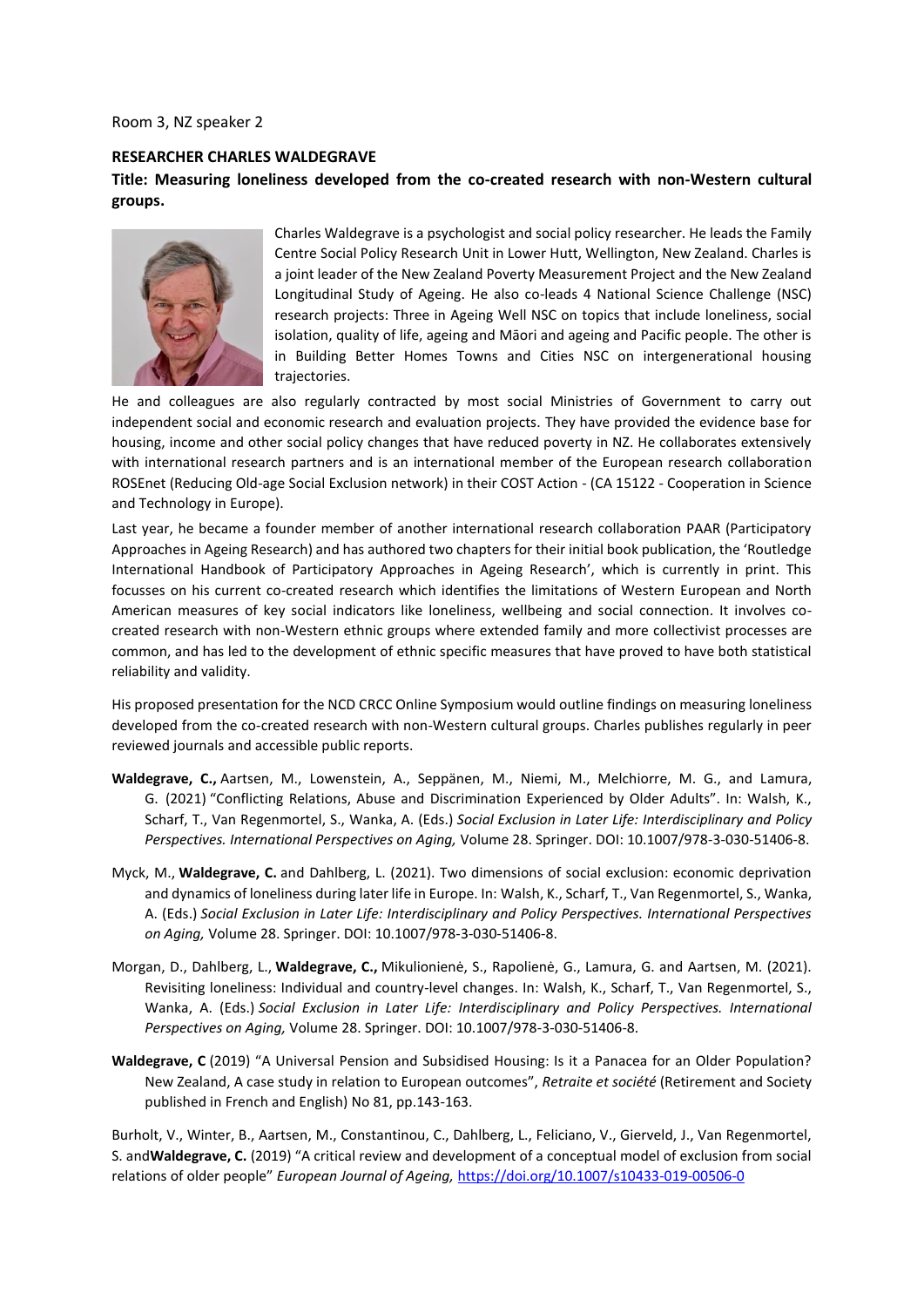Room 3, CN speaker 2

### **PROFESSOR JUN WANG Title: Research on Aging of social psychology**



Dr. Jun Wang is vice dean of the Faculty of Psychology, and deputy director of the IDG/McGovern Institute for Brain Research at the National Key Laboratory of Cognitive Neuroscience and Learning, Beijing Normal University. She received her BS from Dalian Medical College, MS from the University of Science and Technology, and PhD degree in Bioengineering from the University of Illinois at Chicago. Her research mainly focuses on cognitive rehabilitation after brain disorders, especially the structural and functional networks of the human brain using multi-modality imaging techniques in AD, MCI patients and aging people.

She is currently involved in several national and international projects, and served as members of ISMRM, OHBM &SFN, grant reviewer of National Natural Science Foundation of China, reviewers of Alzheimer's & Dementia: The Journal of the Alzheimer's Association, Experimental Brain Research, Journal of Advances in Psychological Science, Acta Psychological Sinica, Acta Electronica Sinica and associate editor for Journal of Alzheimer's Disease.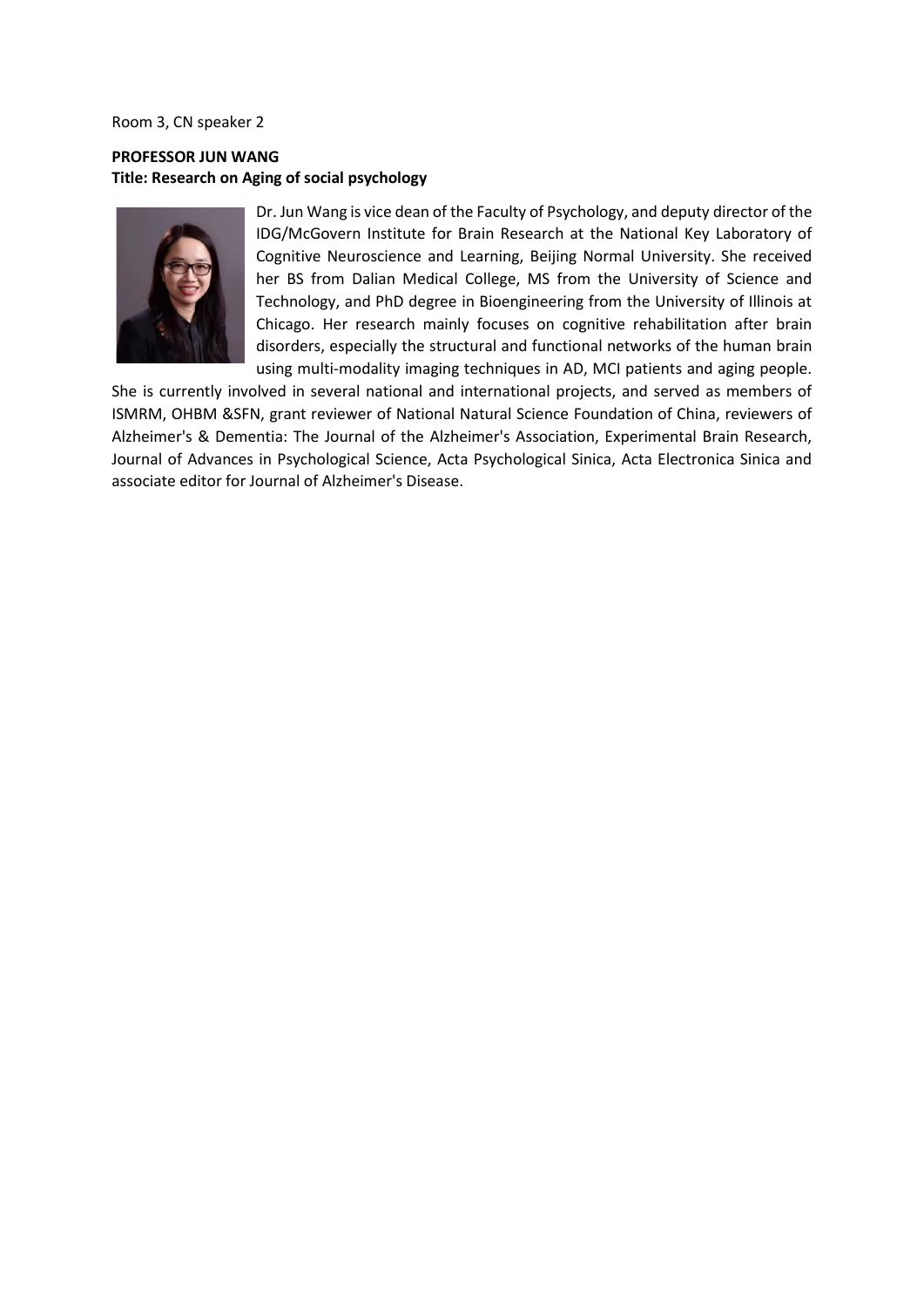Room 3, NZ speaker 3

### **ASSOCIATE PROFESSOR RITA KRISHNAMURTHI Title: Health and Wellness Coaching for chronic conditions**



Rita is a public health researcher and the Deputy Director of the National Institute for Stroke and Applied Neurosciences at AUT. Rita is currently involved in a number of research projects focused on stroke and dementia epidemiology. She is a co-director of the Auckland Regional Community Stroke studies as well as a member of the Global Burden of Disease Project Stroke expert panel. She is currently an AI and coordinator of several projects including the Aging Well National Science Challenge-funded randomised clinical trial to test the

effectiveness of Health and Wellness Coaching, the Brain Research New Zealand Centre for Research Excellence (Brain CoRE)-funded Effectiveness of the stroke Riskometer Pro for improving stroke awareness and modifiable behaviour for stroke prevention, the Brain CoRE-funded Survey of Stroke and Dementia awareness in the community, and the RIBURST study, a mobile app-based international study on stroke prevention, and an investigator in the NHMRC funded study investigating ways to reduce risk of stroke in the community. She is a Research Leader in the Living with Dementia in Aotearoa (LiDiA) study and in the HRC funded study: "Is a dementia study feasible in NZ?". Her special interest areas are prevention of cerebrovascular diseases, and Pacific and Asian health and well-being. Rita currently supervises a number of PhD students.

- **Krishnamurthi, R.,** George, A., Merkin, A., Bhattacharjee, R., Feigin, V.L. (2022). Can we stop the stroke tsunami? Mitigating the barriers, amplifying the facilitators. Journal of the Royal Society of New Zealand. 52(2):109- 128.
- Feigin, V.L, Stark, B.A., Johnson, C.O., Roth, G.A., Bisignano, C., Abady, G.G., et al. (2021). Global, regional, and national burden of stroke and its risk factors, 1990–2019: A systematic analysis for the Global Burden of Disease Study 2019. The Lancet Neurology. 20(10):795-820.
- **Krishnamurthi, R.V.,** Barker-Collo, S., Barber, P.A., Tippett, L.J., Dalrymple-Alford, J.C., et al. (2021). Community knowledge and awareness of stroke in New Zealand. Journal of Stroke and Cerebrovascular Diseases. 29(3).
- **Krishnamurthi, R.V.,** Ikeda, T., Feigin, V.L. (2020). Global, regional and country-specific burden of ischaemic stroke, intracerebral haemorrhage and subarachnoid haemorrhage: A systematic analysis of the Global Burden of Disease Study 2017. Neuroepidemiology. 54(2).
- **Krishnamurthi, R.,** Feigin, V. (2022). Global burden of stroke. In: Grotta, J.C., Albers, G.W., Broderick, J.P., Kasner, S.E., Lo, E.H., Sacco, R.L., Wong, L.K.S., Day, A.L. (Eds.) Stroke pathophysiology, diagnosis, and management. 163-178. Elsevier.

**Krishnamurthi, R.**, Barker-Collo, S., Bhattacharjee, R., George, A.S., Arroll, B., Ranta, A., Walters, D., Wilson, D., Sandiford, P., Gall, S.L., Parmar, P., Bennett, D., & Feigin, V.L. (2018). Mobile technology for primary stroke prevention: A proof-of-concept randomised controlled trial – a brief report. *Stroke*, 50(1), 196-198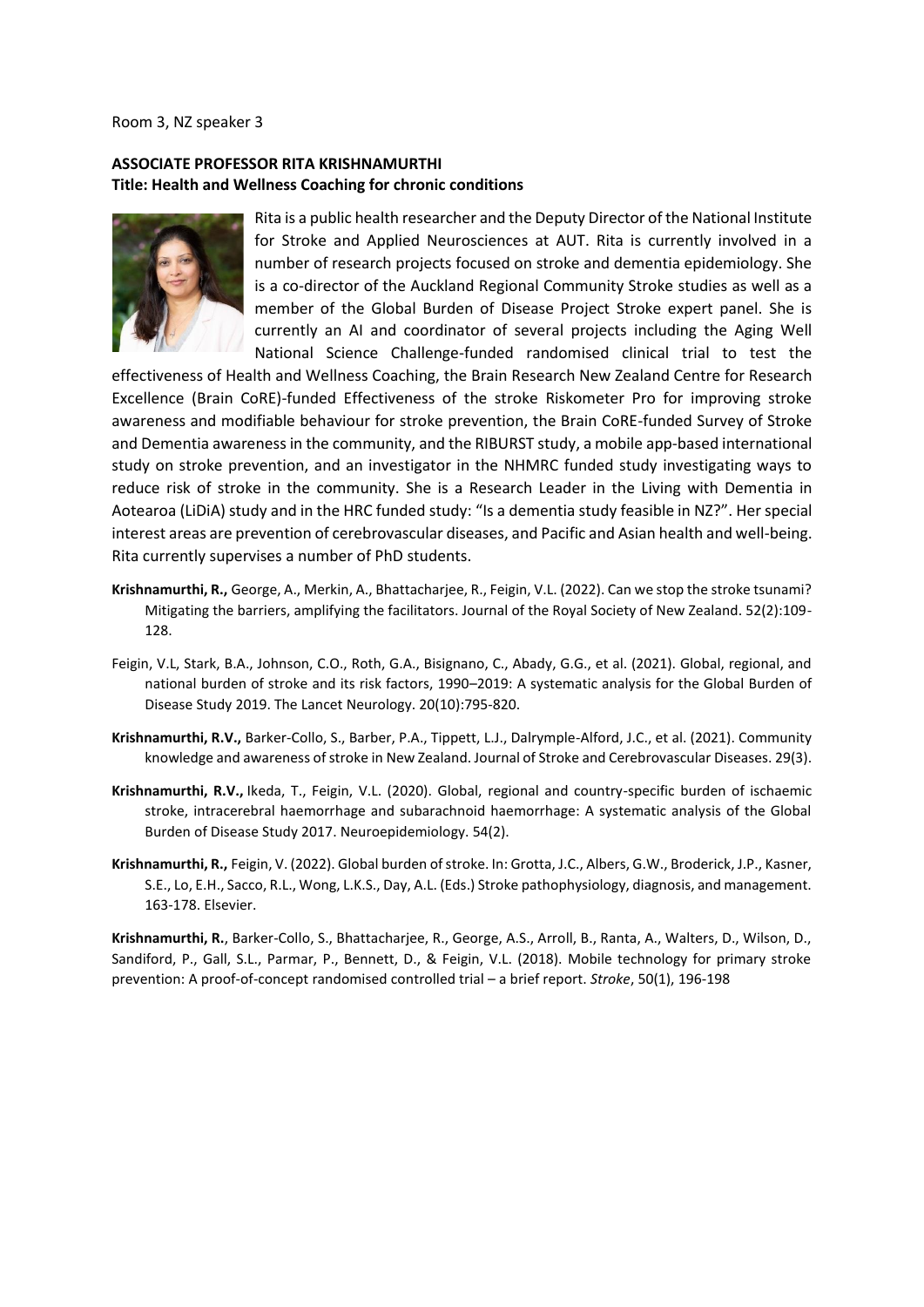Room 3, CN speaker 3

### **PROFESSOR LINGJING JIN Title: Neuroscience rehabilitation**



Lingjing JIN, President, Shanghai Yangzhi Rehabilitation Hospital, School of Medicine, Tongji University.

As the chief scientist of national key research and development program, my research areas focus on movement disorders and neurorehabilitation technique, especially botulinum toxin therapy.

The first part of my research is on the full-process management of Parkinson's disease. We have developed new technique for movement pattern analysis

based on artificial intelligence. We have designed individualized rehabilitation training programs, such as simplified Taichi and multimodal core strength training, to improve patients' balance ability. We have also studied the mechanism of dopamine neuron degeneration to discovery new targets for intervention. We found that MANF (Mesencephalic astrocyte-derived neurotrophic factor) was able to reverse the dopamine neuron degeneration induced by 6-OHDA (6-hydroxydopamine), and we then developed candidate gene therapy drug that can express MANF in a long-term, stable and controlled manner.

The second part of our research is dystonia. Botulinum toxin plays a very important role in the symptomatic treatment. We treated about 2000 patients per year in China. We have developed a series of new techniques, such as electrode connecting device and ultrasound guidance needle which could increase signal, to the target injection areas more accurately. We established the cervical muscles metabolism imaging technology with [99mTc] MIBI SPECT, to screen the overactive muscles in a non-invasive way. Using function Magnetic resonance imaging, we have proved that successful botulinum toxin injections can effectively reverse brain connectivity in patients with cervical dystonia.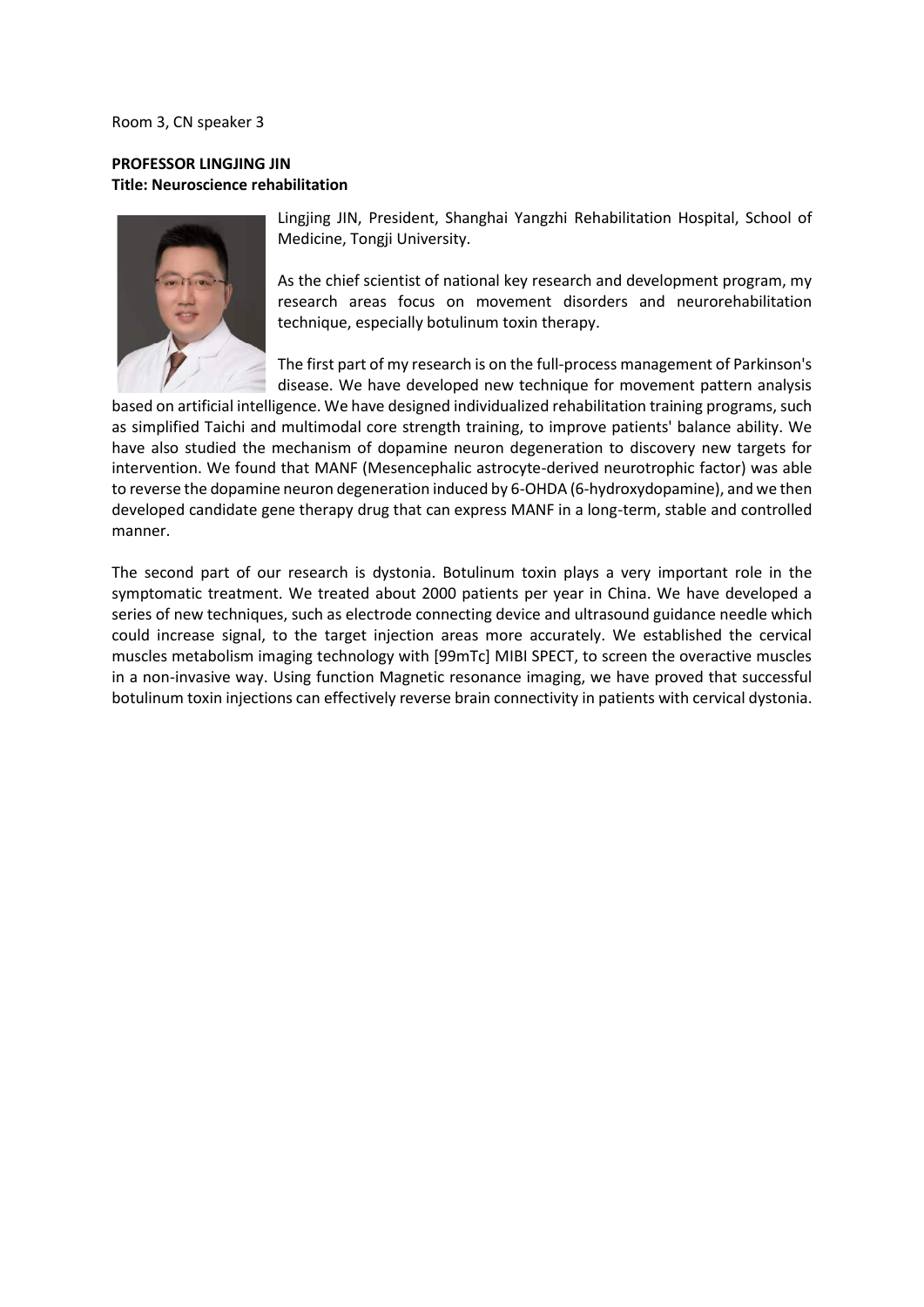#### **Wednesday 6 July 2022**

Room 3, NZ speaker 4

#### **PROFESSOR TIM ANDERSON**

### **Title: Parkinson's research at NZBRI: focus on biomarkers of cognitive and neuropsychiatric dysfunction**



Tim Anderson, Neurologist, is the Cas Van Der Veer Chair in Parkinson's and Movement Disorders at the University of Otago, Christchurch and member of the Directorate of Brain Research New Zealand CoRE (Centre of Research Excellence).. He is Clinical Director of the New Zealand Brain Research Institute [\(http://nzbri.org/People/anderson/\)](http://nzbri.org/People/anderson/) and a member of Council of the Neurological Foundation of New Zealand. His clinical interests are in Movements Disorders, especially Parkinson's and Huntington's disease, and

eye movements in neurological disease. Research interests are in epidemiology and biomarkers of cognitive impairment and progression in Parkinson's, and eye movements in health and neurodegenerative disorders - especially Parkinson's disease.

#### **Selected recent publications**

- Melzer, T. R., Stark, M. R., Keenan, R. J., Myall, D. J., MacAskill, M. R., Pitcher, T. L., Livingston, L., Grenfell, S., Horne, K., Young, B., Pascoe, M., Almuqbel, M. A., Wang, J., Marsh, S., Miller, D. H., Dalrymple-Alford, J. C., **Anderson, T. J.** (2019). Beta amyloid deposition is not associated with cognitive impairment in Parkinson's disease. Frontiers in Neurology. doi: 10.3389/fneur.2019.00391
- Hoogland, J., Boel, J. A., de Bie, R. M. A., Schmand, B. A., Geskus, R. B., Dalrymple-Alford, J. C., **(Anderson TJ)…** on behalf of the MDS Study Group "Validation of Mild Cognitive Impairment in Parkinson Disease". (2019). Risk of Parkinson's disease dementia related to level I MDS PD-MCI. Movement Disorders. 10.1002/mds.27617
- Watanabe, M., Okada, K. I., Hamasaki, Y., Funamoto, M., Kobayashi, Y., MacAskill, M. R., **Anderson, T. J**. (2019). Ocular drift reflects volitional action preparation. European Journal of Neuroscience. 10.1111/ejn.14365
- Wu L, Liu FT, Ge JJ, Zhao J, Tang YL, Yu WB, Yu H, **Anderson T**, Zuo CT, Chen L, Wang J. (2018). Clinical characteristics of cognitive impairment in patients with Parkinson's disease and its related pattern in 18 F-FDG PET imaging. Human brain mapping.,39(12):4652-4662.
- Pitcher, T. L., Myall, D. J., Pearson, J. F., Lacey, C. J., Dalrymple-Alford, J. C., **Anderson, T. J**., MacAskill, M. R. (2018). Parkinson's disease across ethnicities: a nation-wide study in New Zealand. Movement Disorders 33(9):1440-1448.
- Blakemore, R. L., MacAskill, M. R., Shoorangiz, R., **Anderson, T. J**. (2018). Stress-evoking emotional stimuli exaggerate deficits in motor function in PD. Neuropsychologia, 112, 66-76. 10.1016/j.neuropsychologia.2018.03.006
- Pascoe, M. J., Alamri, Y., Dalrymple-Alford, J. C., **Anderson, T. J**., MacAskill, M. R. (2018). The Symbol-Digit Modalities Test in mild cognitive impairment: evidence from Parkinson's disease patients. European Neurology, 79, 206-210.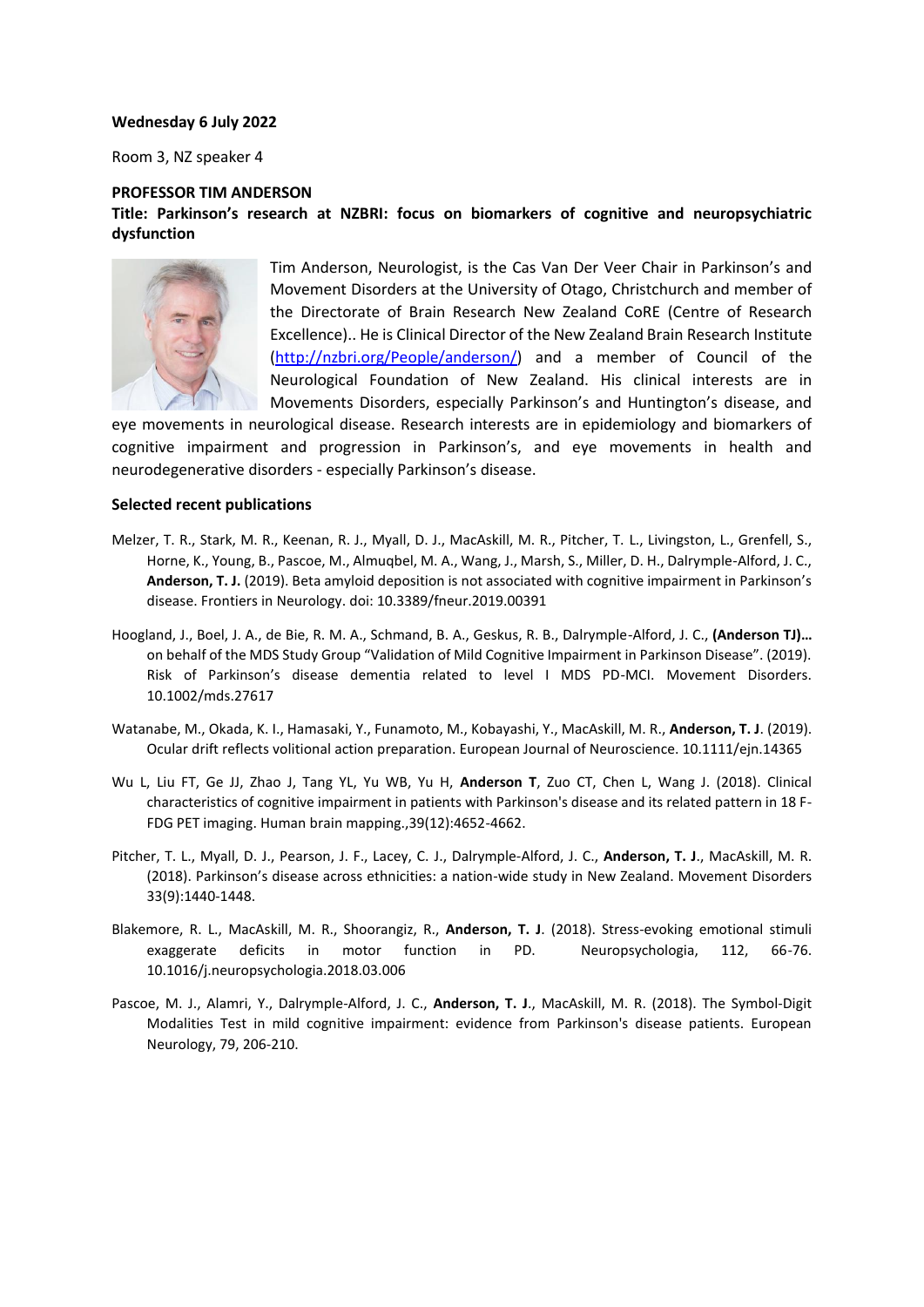### Room 3, CN speaker 4

### **PROFESSOR JIAN WANG Title: Neuroscience**



Department of Neurology & National Clinical Research Center for Aging and Medicine

Huashan Hospital, Fudan University, Shanghai, China.

Email: wangjian\_hs@fudan.edu.cn

Dr. Wang is the Director of Center for Functional Neurological disorders in National Center of Neurological Disorders (NCND, Huashan), his team has

been focused on elucidating the role of alpha-synuclein in pathogenesis of PD, developing biomarkers to diagnose Parkinsonian disorders at its early stage and with more accuracy especially by using PET molecular imaging, and exploring better intervention for those progressive neurodegenerative disorders.

Research interests

- 1. Molecular neuroimagings for Parkinsonian disorders as biomarkers
- 2. a-synuclein and its spreading in Pathogenesis of RBD and PD, and its interventions.
- 3. Long-term management of PD on mobile app platform.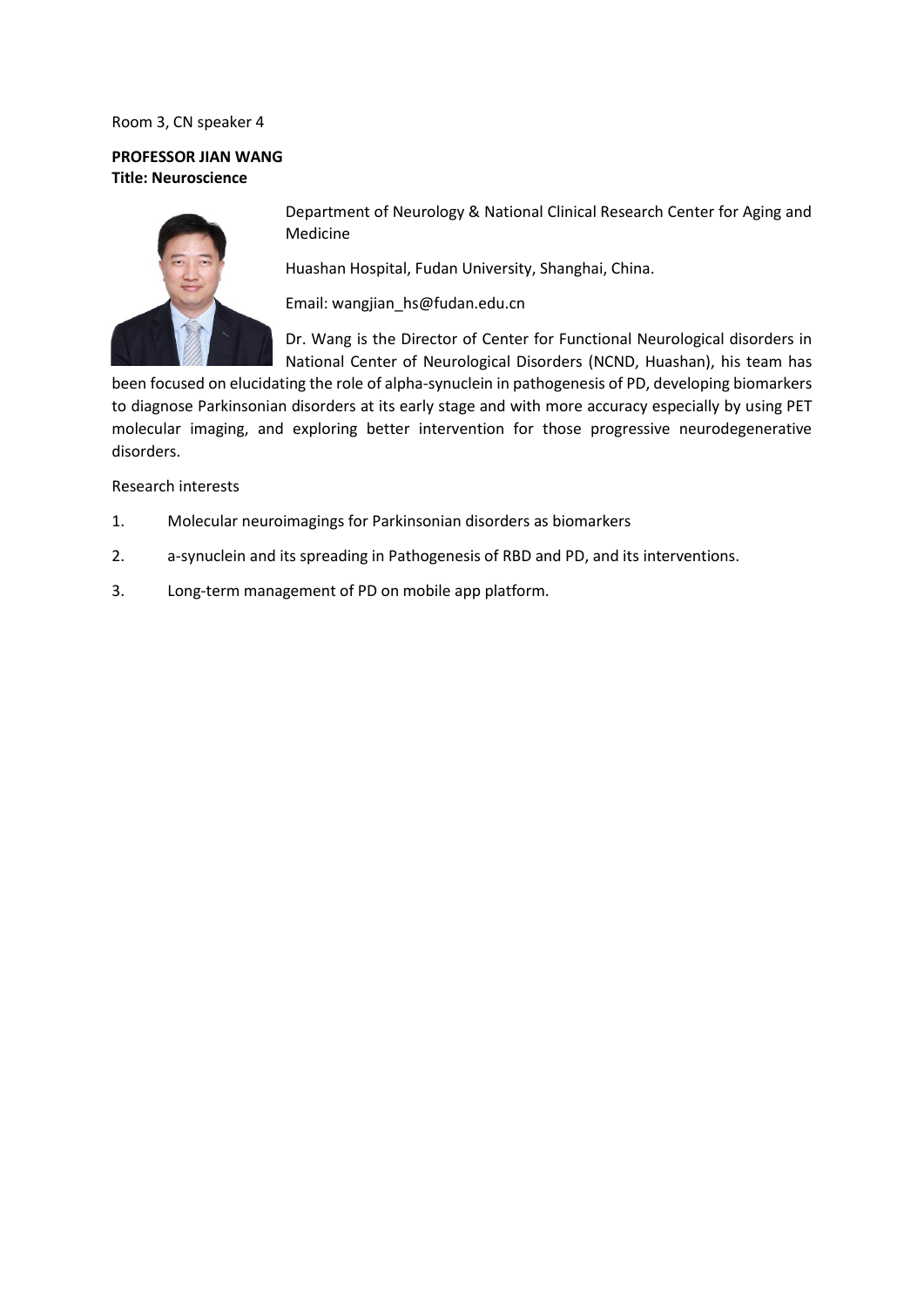#### Room 3, NZ speaker 5

### **PROFESSOR RUSSELL SNELL and MR ANDREW JIANG Title: Progress with Single cell RNAseq and modelling neurodegenerative conditions**



Professor Snell is a molecular geneticist based in the School of Biological Sciences and a member of the Centre for Brain Research at the University of Auckland. He has an international reputation for the discovery of genes and mutations in humans and in farm animals. He was part of the collaborative groups that discovered the genes for Huntington's disease myotonic dystrophy tuberous sclerosis and major genes involved in bovine milk production. His current

research in human disease focuses on uncovering the molecular mechanisms for a wide range of conditions including Alzheimer's, and Huntington's disease, Fragile X autism and other neurodevelopmental disorders. In collaboration with Dr Linya You (Fudan) and a PhD student Andrew Jiang the group has recently reported the production of a software tool to help with a simplified analysis of single cell RNAseq analysis. Professor Snell led the team that made a sheep model for Huntington's disease and more recently two models for early onset Alzheimer's disease and Fragile X. These models are being used or will be used for drug discovery and further refining the understanding of pathogenic mechanisms.

#### **Selected publications**

Jiang A, Lehnert K, You L, Snell RG. ICARUS, an interactive web server for single cell RNA-seq analysis. Nucleic Acids Res. 2022 May 10:gkac322. doi: 10.1093/nar/gkac322. Epub ahead of print. PMID: 35536286.

Poquérusse J, Whitford W, Taylor J, Alburaiky S, Snell RG, Lehnert K, Jacobsen JC. Novel PRMT7 mutation in a rare case of dysmorphism and intellectual disability. J Hum Genet. 2022 Jan;67(1):19- 26. doi: 10.1038/s10038-021-00955-5.

Mears ER, Handley RR, Grant MJ, Reid SJ, Day BT, Rudiger SR, McLaughlan CJ, Verma PJ, Bawden SC, Patassini S, Unwin RD, Cooper GJS, Gusella JF, MacDonald ME, Brauning R, Maclean P, Pearson JF, Waldvogel HJ, Faull RLM, Snell RG. A Multi-Omic Huntington's Disease Transgenic Sheep-Model Database for Investigating Disease Pathogenesis. J Huntingtons Dis. 2021;10(4):423-434. doi: 10.3233/JHD-210482.

Mckean NE, Handley RR, Snell RG. A Review of the Current Mammalian Models of Alzheimer's Disease and Challenges That Need to Be Overcome. Int J Mol Sci. 2021 Dec 6;22(23):13168. doi: 10.3390/ijms222313168

Sugrue VJ, Zoller JA, Narayan P, Lu AT, Ortega-Recalde OJ, Grant MJ, Bawden CS, Rudiger SR, Haghani A, Bond DM, Hore RR, Garratt M, Sears KE, Wang N, Yang XW, Snell RG, Hore TA, Horvath S. Castration delays epigenetic aging and feminizes DNA methylation at androgen-regulated loci. Elife. 2021 Jul 6;10:e64932. doi: 10.7554/eLife.64932

McLean ZL, Appleby SJ, Wei J, Snell RG, Oback B. Testes of DAZL null neonatal sheep lack prospermatogonia but maintain normal somatic cell morphology and marker expression. Mol Reprod Dev. 2021 Jan;88(1):3-14. doi: 10.1002/mrd.23443.

Lu AT, Narayan P, Grant MJ, Langfelder P, Wang N, Kwak S, Wilkinson H, Chen RZ, Chen J, Simon Bawden C, Rudiger SR, Ciosi M, Chatzi A, Maxwell A, Hore TA, Aaronson J, Rosinski J, Preiss A, Vogt TF, Coppola G, Monckton D, Snell RG, William Yang X, Horvath S. DNA methylation study of Huntington's disease and motor progression in patients and in animal models. Nat Commun. 2020 Sep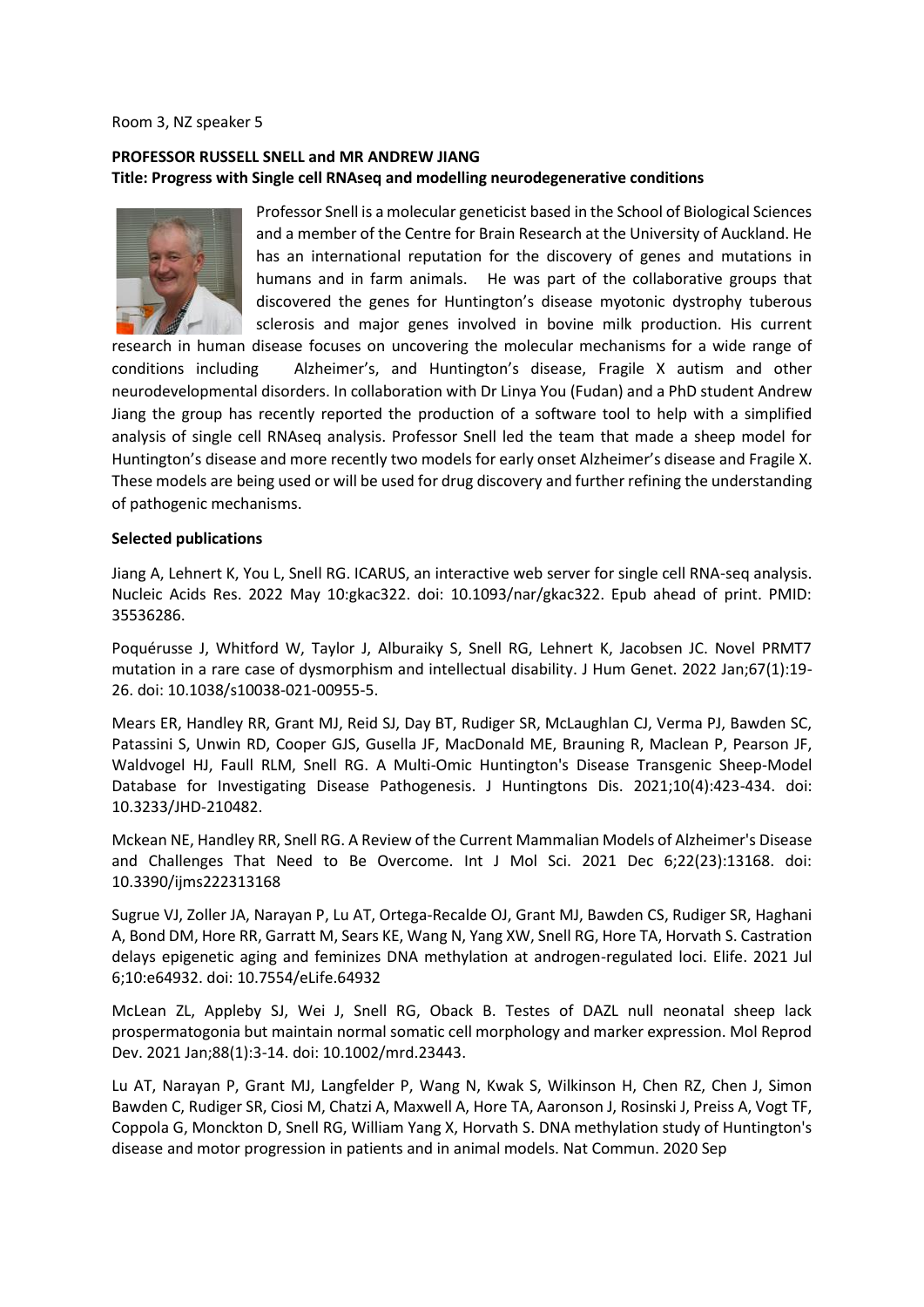Room 3, CN speaker 5

### **DR LINYA YOU Title: Neuroscience**

Dr. Linya You's main research focus is acetylation regulation of neurodevelopmental disorders, and interpretation of human brain functions and brain diseases using single cell omics. Dr. You has a publication record of more than 20 articles in top journals such as J Clin Invest, Nucleic Acids Res, and PLoS Genet with a total impact factor of 112, citations of 575 and an h-index of 14. Besides, Dr. You took main roles in several CIHR and NIH projects. Currently, she is the PI of one foreign scholar project funded by Shanghai Association of Science and Technology, one general grant funded by National Natural Science Foundation of China (NSFC), two talent grants funded by Fudan University, and also as the project leader of Science Innovation 2030 - Brain Science and Brain-Inspired Intelligence Technology Major Project and National Key Research and Development Program from the Ministry of Science and Technology, China (MOST). In addition, Dr. You plays academic roles in Front Cell Dev Biol as topic editor and in Front Genet as review editor.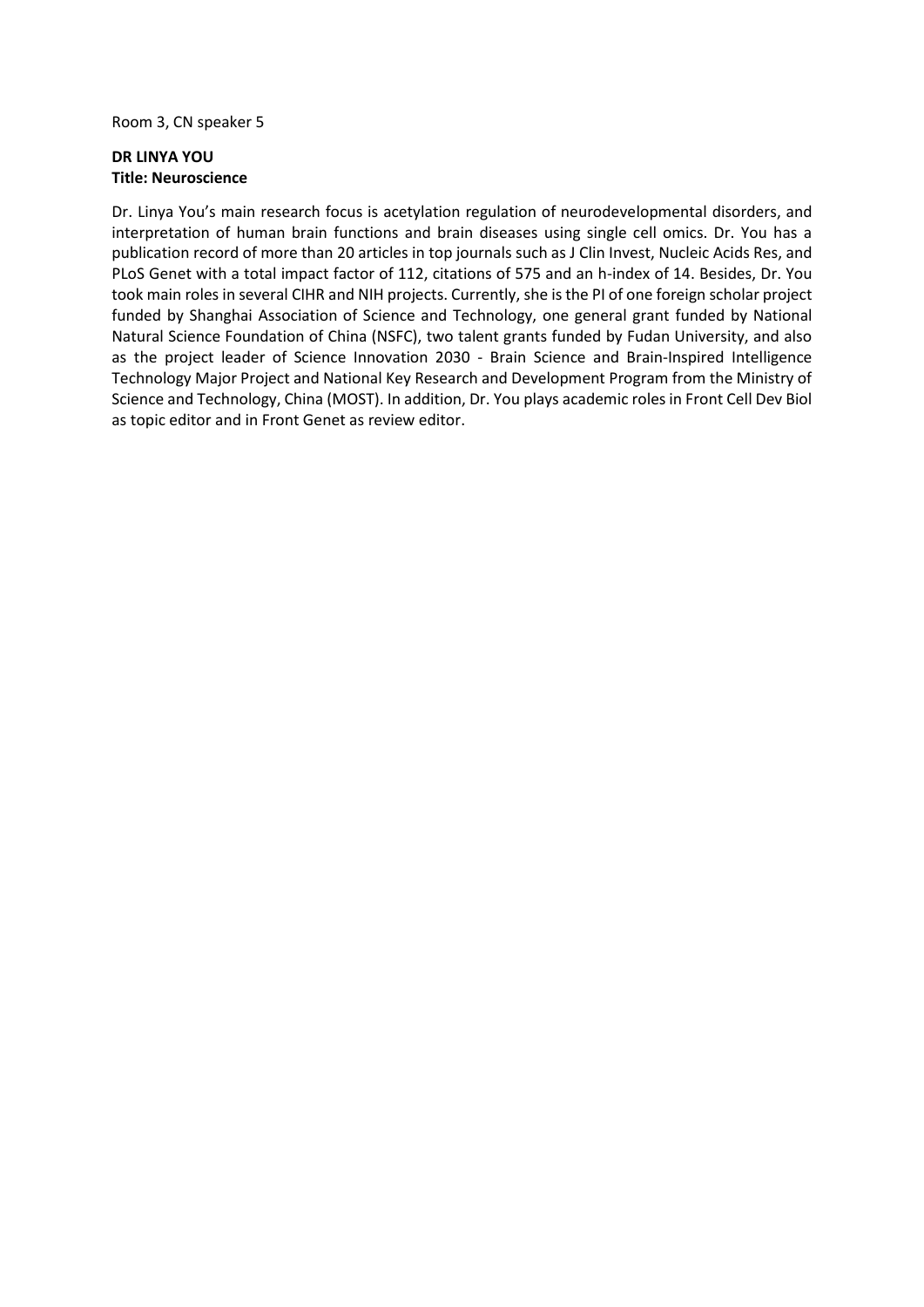#### Room 3, NZ speaker 6

# **PROFESSOR PING LIU Title: Arginine metabolism and neurodegenerative and psychiatric disorders**



Professor Ping Liu is a neuroscientist based in the School of Biomedical Sciences, University of Otago, New Zealand. She graduated from Anhui Medical University (China), had 8 years clinical working experience in geriatrics, and received her PhD in Psychology (Neuroscience) at the University of Otago. Her research interests are the neurobiological basis, biomarker discovery and intervention of age-related cognitive decline, neurodegenerative diseases and psychiatric disorders with a focus on arginine metabolism and its inter-related urea cycle. Currently, her

research is focused on Alzheimer's disease (AD), frontotemporal dementia and Parkinson's disease using human brain tissue and biofluids and various transgenic animal models. She is particularly interested in the role of cerebrovascular dysfunction in the development of sporadic late-onset AD, and the preventive and therapeutic potential of arginine metabolite(s) for age-related cognitive decline and AD. Another line of her research is on schizophrenia, which entails both human research and animal work such as the maternal immune activation (MIA) model. The current COVID-19 pandemic caused by the SARS-CoV-2 virus has resulted in over 500 million infections worldwide (including pregnant women). Given the well-known link between MIA and offspring neuropsychiatric illness risk, her research may enhance the development of preventive/therapeutic strategies for SARS-CoV-2 infected pregnant women and their offspring.

#### **Selected Publications**

- Li ZX, Zhang TH, Xu LH, Wei YY, Cui HR, Tang YY, Liu XH, Qian ZY, Zhang H, **Liu P**, Li CB, Wang JJ. (2022) Plasma metabolic alterations and potential biomarkers in individuals at clinical high risk for psychosis. *Schizophrenia Research*, 239:19-28.
- Ahmad F, Mein H, Jing Y, Zhang H, **Liu P**. (2021). Behavioral functions and cerebral blood flow in a P301S tauopathy mouse model: a time-course study. *International Journal of Molecular Sciences*, 22:9727.
- Vemula P, Jing Y, Cicolini J, Mockett BG, Zhang H, Abraham WC, **Liu P**. (**2020**) Altered brain arginine metabolism with age in the APP<sub>swe</sub>/PSEN1 $_{\text{def9}}$  mouse model of Alzheimer's disease. *Neurochemistry International.* 140:104798.
- Hariharan A, Jing Y, Collie ND, Zhang H, **Liu P**. (**2019**) Altered neurovascular coupling and brain arginine metabolism in endothelial nitric oxide synthase deficient mice. *Nitric Oxide,* 87:60-72.
- Bergin DH, Yu J, Mockett BG, Zhang H, Abraham WC, **Liu P**. (2018) Altered plasma arginine metabolome precedes behavioural and brain arginine metabolomic profile changes in the APPswe/PS1ΔE9 mouse model of Alzheimer's disease. *Translational Psychiatry*, 8:108.

Zhang J, Jing Y, Zhang H, Bilkey DK, **Liu P**. (2018) Maternal immune activation altered microglial immunoreactivity in the brain of postnatal day 2 rat offspring. *Synapse*, 26:e22072.

**Liu P,** Jing Y, Collie ND, Dean B, Bilkey DK, Zhang H. (2016). Altered brain arginine metabolism in schizophrenia. *Translational Psychiatry,* 6:e871.